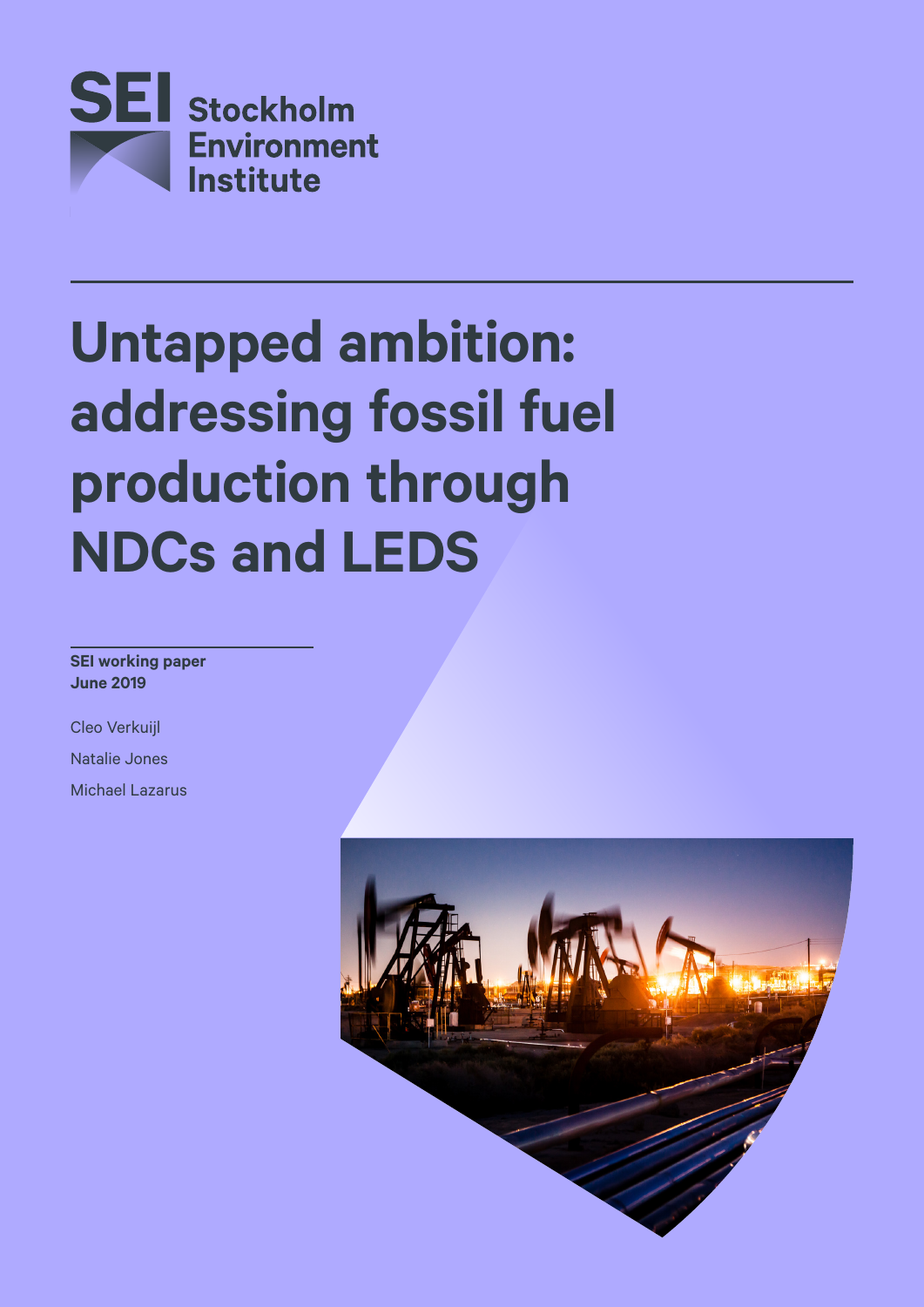

**Stockholm Environment Institute**  Linnégatan 87D 115 23 Stockholm, Sweden Tel: +46 8 30 80 44 [www.sei.org](http://www.sei.org) Author contact: Cleo Verkuijl [cleo.verkuijl@sei.org](mailto:cleo.verkuijl@sei.org) Editing: Emily Yehle Layout: Richard Clay Cover photo: Oil pumpjacks, Midway-Sunset Oil Field, Kern County, California. © Gary Kavanagh / Getty This publication may be reproduced in whole or in part and in any form for educational or non-profit purposes, without special permission from the copyright holder(s) provided acknowledgement of the source is made. No use of this publication may be made for resale or other commercial purpose, without the written permission of the copyright holder(s). Copyright © June 2019 by Stockholm Environment Institute Stockholm Environment Institute is an international non-profit research and policy organization that tackles environment and development challenges. We connect science and decision-making to develop solutions for a sustainable future for all. Our approach is highly collaborative: stakeholder involvement is at the heart of our efforts to build capacity, strengthen institutions, and equip partners for the long term. Our work spans climate, water, air, and land-use issues, and integrates evidence and perspectives on governance, the economy, gender and human health. Across our eight centres in Europe, Asia, Africa and the Americas, we engage with policy processes, development action and business practice throughout the world.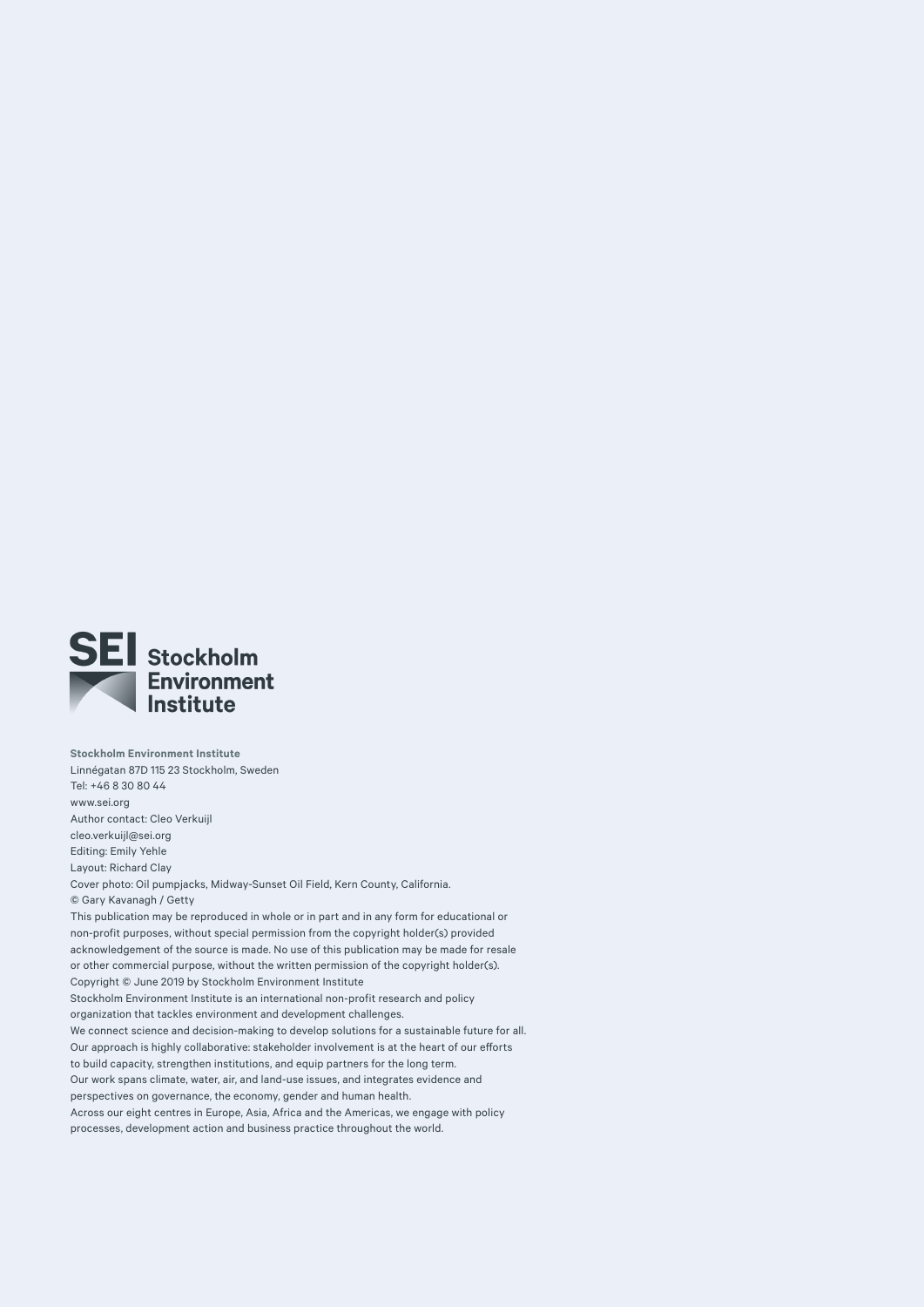# **Contents**

| 3. NDCs and LEDS: key vehicles for enhanced climate action7    |
|----------------------------------------------------------------|
| 4. Planning for a managed decline of fossil fuel production    |
|                                                                |
|                                                                |
| 5. How have countries' NDCs and LEDS addressed fossil          |
|                                                                |
|                                                                |
| 5.2. Other supply-side elements that appear in climate plans14 |
|                                                                |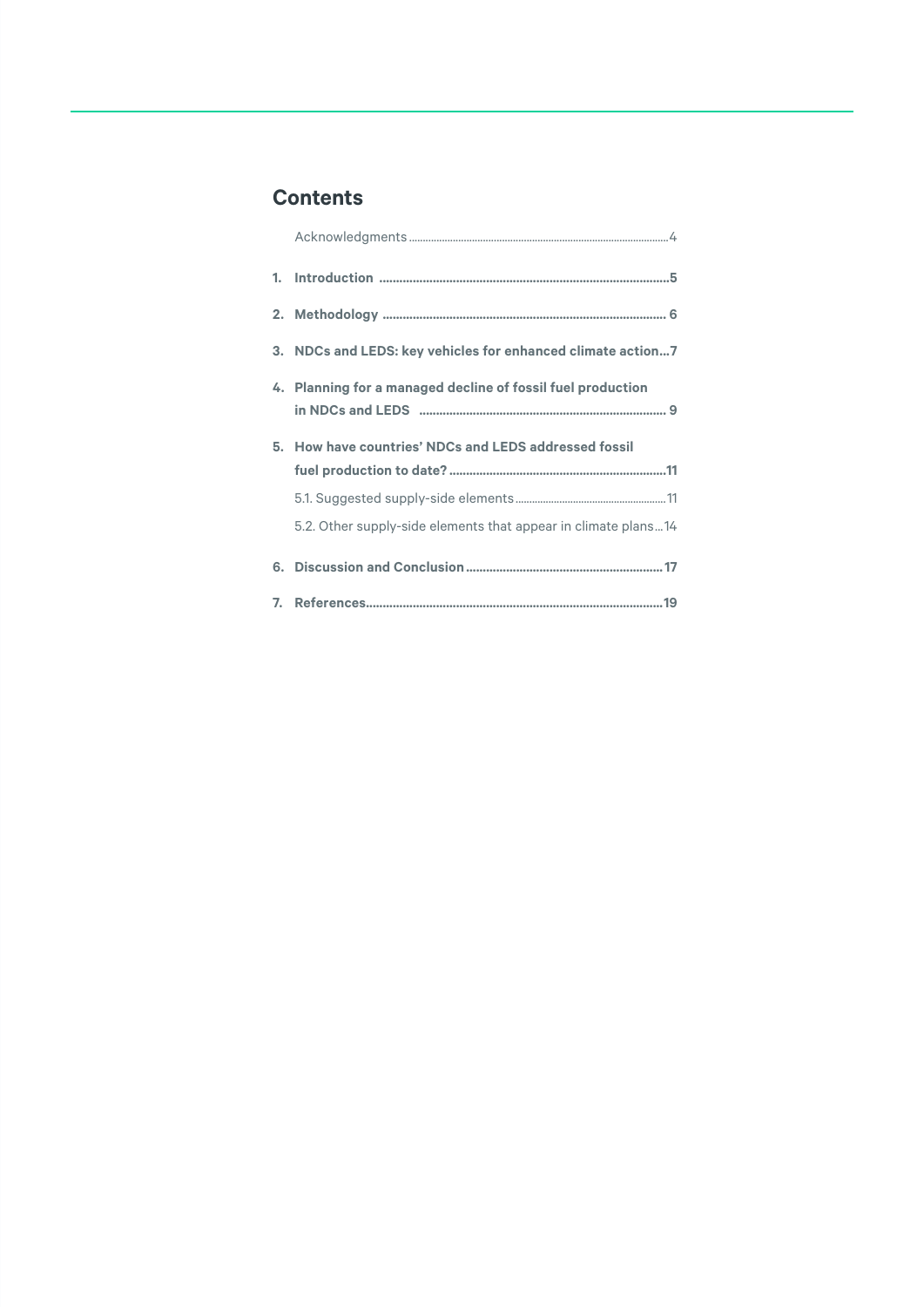## <span id="page-3-0"></span>**Acknowledgments**

This working paper builds on the following papers produced by the SEI Initiative on Fossil Fuels and Climate Change: *Addressing Fossil Fuel Production Under the UNFCCC: Paris and Beyond; Swimming Upstream: Addressing Fossil Fuel Supply under the UNFCCC*; and *Supply-Side Climate Policy: The Road Less Taken*. Support for this paper was provided by the Swedish International Development Cooperation Agency, Sida.

The authors would like to thank Zoha Shawoo for valuable research assistance, Ploy Pattanun Achakulwisut for helpful inputs on extraction-based emissions, and Adis Dzebo and Harro van Asselt for their thoughtful reviews and comments. Any errors are the sole responsibility of the authors.

A climate change mitigation strategy should be holistic. It should incorporate both measures to curb fossil fuel demand and to wind down fossil fuel extraction.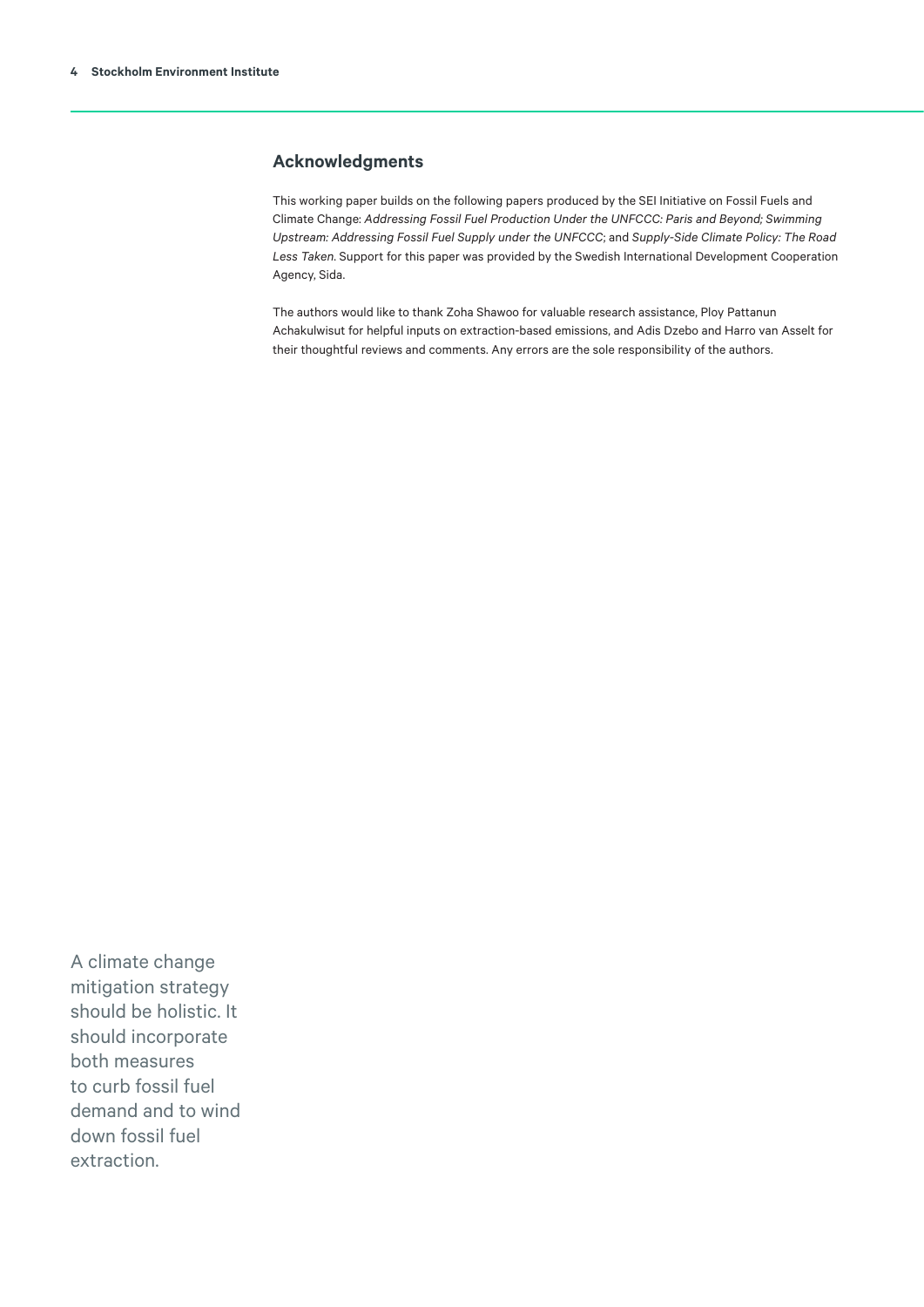# <span id="page-4-0"></span>**1. Introduction**

Barring unexpected advances in carbon capture and storage (CCS) technology, keeping Paris Agreement goals within reach will require the vast majority of proven fossil fuel reserves to be left unburned (McGlade and Ekins 2015). For decades, policy-makers have primarily sought to reduce fossil fuel combustion by pursuing measures to reduce fossil fuel demand, such as those related to renewable energy and energy efficiency. However, global fossil fuel combustion is at an all-time high (Ritchie and Roser 2017), despite the proliferation of climate change policies and regulations adopted over the past two decades (Nachmany and Setzer 2018). In addition to extreme climate risks, the economic and social risks posed by our continued reliance on fossil fuels are becoming increasingly apparent. Financial advisors and regulators have warned that a failure to take this "unburnable carbon" into consideration in economic and development planning will lead to a drastic, costly and socially disruptive transition from the fossil fuel economy once fossil fuel resources, infrastructure and investments inevitably strand (Carbon Tracker and Grantham Institute 2013; Clark 2015).

There is growing recognition that to be credible, a climate change mitigation strategy should be holistic. It should incorporate both measures to curb fossil fuel demand *and* to wind down fossil fuel extraction and delivery, as well as mitigate the impacts on affected workers and communities (Fæhn et al. 2017; Green and Denniss 2018; Lazarus and van Asselt 2018). Combining measures to constrain fossil fuel demand with those that constrain supply could allow for greater emission reductions at the same cost, or lower, than demand-side policies alone (Lazarus, Erickson, et al. 2015), and send a critical message to investors and society about the progression towards a decarbonized economy. "Supply-side" policies are also associated with a range of co-benefits for human health and the environment (Watts et al. 2018), and recent evidence suggests they may better mobilize public support than policies focused solely on reducing fossil fuel demand (Green and Denniss 2018).

National policy-making is gradually awakening to the advantages of "cutting with both arms of the scissors" (Green and Denniss 2018) – or addressing both fossil fuel demand and supply simultaneously. However, the topic of fossil fuel production commands limited attention in the UN climate process. Indeed, the Paris Agreement contains no reference to fossil fuels at all (Piggot et al. 2018). By no means accidental, this omission can be understood in the context of major fossil fuel producing nations' concerns about the impacts of climate change mitigation measures on their economies (Chan 2016). Given the UN climate regime's consensus rules, these dynamics have historically presented a challenging political economy for incorporating supply-side action into the international climate change regime (van Asselt 2014).

Nevertheless, the call for countries to take supply-side action – both within and outside the UN climate change process – is growing. Five hundred and thirty-five non-governmental organizations (NGOs) have signed the Lofoten Declaration,<sup>1</sup> which highlights the need to put an end to fossil fuel development and manage the decline of existing production. This call was echoed by Climate Action Network International, which represents more than 1,300 NGOs (Climate Action Network International 2018). In addition, the Suva Declaration – signed by leaders from Pacific Island governments, the private sector and civil society – called for dialogue on an "international moratorium on the development and expansion of fossil fuel extracting industries".<sup>2</sup>

Phasing out fossil fuels also repeatedly emerged as a topic in the 2018 Talanoa Dialogue. During the process, which was designed to enhance climate ambition, the world's 47 least developed countries requested a discussion on "managing a phase out of fossil fuels" (Gerasimchuk et al. 2017). In a summary of Party and non-Party stakeholder submissions to the Dialogue, the UN Framework Convention on Climate Change (UNFCCC) Secretariat highlighted "fossil fuel phase-out, fossil fuel subsidy reform, [and] divestment from fossil fuels" as being among the recurring demands (UNFCCC Secretariat 2018). It also recognized that phasing out fossil fuel production requires "significantly more international cooperation, and wider and deeper engagement of key stakeholders" (UNFCCC Secretariat 2018).

See the Lofoten Declaration:<http://www.lofotendeclaration.org/>

<sup>2</sup> See the Suva Declaration on Climate Change: [http://pacificidf.org/wp-content/uploads/2013/06/PACIFIC-ISLAND-](http://pacificidf.org/wp-content/uploads/2013/06/PACIFIC-ISLAND-DEVELOPMENT-FORUM-SUVA-DECLARATION-ON-CLIMATE-CHANGE.v2.pdf)[DEVELOPMENT-FORUM-SUVA-DECLARATION-ON-CLIMATE-CHANGE.v2.pdf](http://pacificidf.org/wp-content/uploads/2013/06/PACIFIC-ISLAND-DEVELOPMENT-FORUM-SUVA-DECLARATION-ON-CLIMATE-CHANGE.v2.pdf)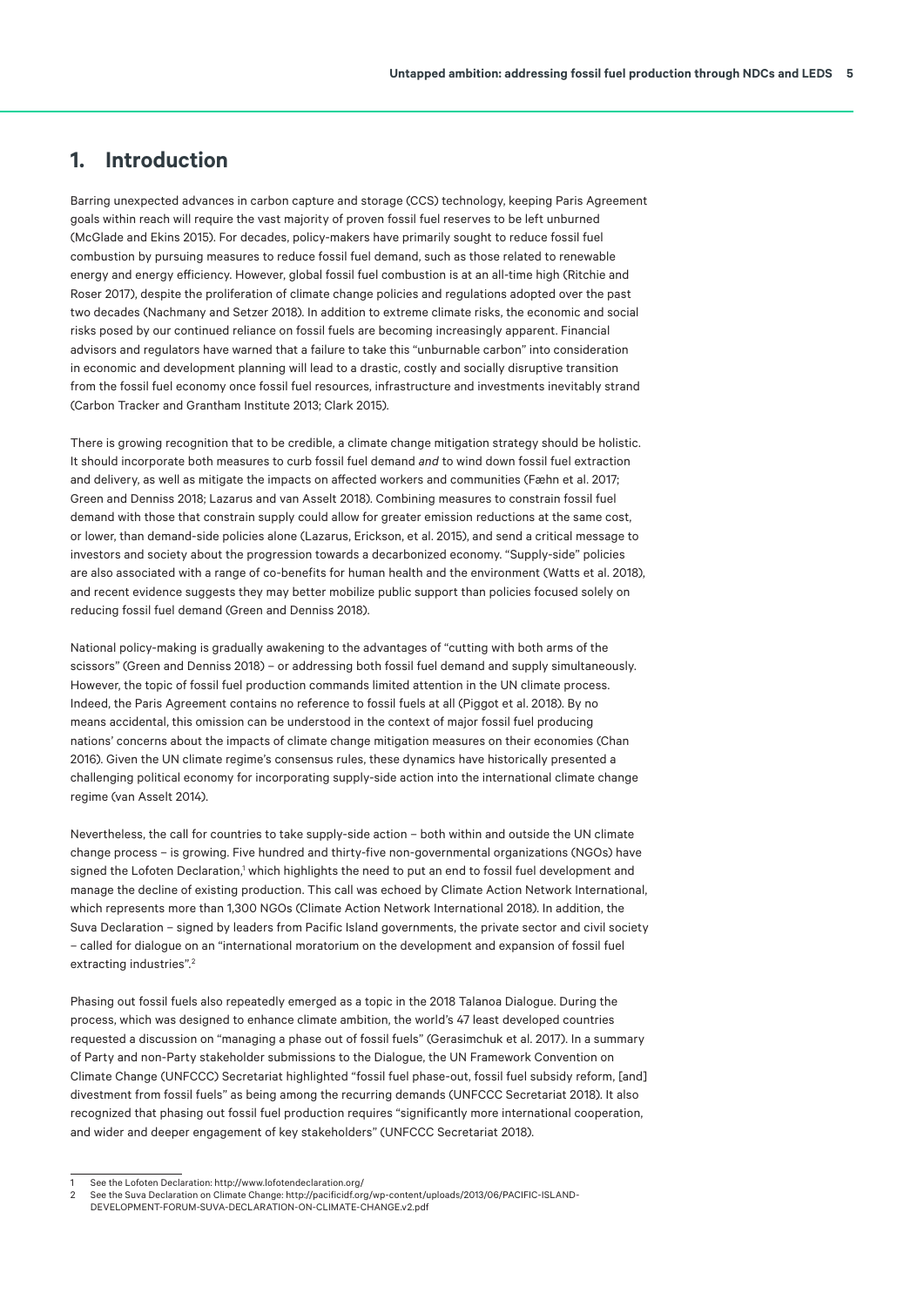<span id="page-5-0"></span>Importantly, even though the Paris Agreement does not mention fossil fuels, its architecture creates various new opportunities to address fossil fuel supply through the international climate process (Piggot et al. 2018). One particularly promising avenue is the possibility for countries to incorporate supply-side approaches into their national climate change planning documents communicated under the UN climate regime – in particular, through their shorter-term nationally determined contributions (NDCs) and their long-term low greenhouse gas emission development strategies (LEDS). Due to the bottom-up nature of these plans, inclusion of supply-side approaches in NDCs and LEDS is not reliant on agreement among all Parties. In the near term, this makes it a more politically feasible strategy than supply-side measures that require international consensus. It also represents an important means of socializing supply-side action at the UN level, and could generate a virtuous cycle that encourages countries to take more ambitious supply-side action.

The introduction of NDCs, and, to a lesser extent, LEDS, has sparked a wave of new research into their (suggested) scope and contents (Mills-Novoa and Liverman 2019; Pauw et al. 2018; Piggot et al. 2018; Ross and Fransen 2017). While various contributions highlight the value of including supply-side information in such plans (Piggot et al. 2018; Scott et al. 2016), little research has systematically examined the extent to which NDCs and LEDS have addressed fossil fuel supply to date. A notable exception is a 2017 working paper from the Stockholm Environment Institute (Piggot et al. 2017). That paper found that the 10 largest fossil fuel producing countries had NDCs with "significant scope... to more explicitly and comprehensively address fossil fuel production and the steps needed to prepare for its ultimate decline" (Piggot et al. 2017, p.11).

This paper takes that finding as a starting point. It elaborates on the type of supply-side information that fossil fuel producing countries could include in their international climate communications, and assesses the extent to which countries have included such information or other references to fossil fuel production in their submissions to date. In doing so, it significantly expands the scope of NDCs examined, and extends this analysis to LEDS.

The paper proceeds as follows. Following a description of the methodology applied (Section 2), it briefly details the role of NDCs and LEDS in countries' communications on national climate ambition (Section 3). Section 4 considers the type of supply-side information and commitments countries could include in their NDCs and LEDS in order to help align fossil fuel production with the Paris Agreement's goals. In Section 5, the paper examines 57 NDCs and 8 LEDS to assess whether and how they integrate supply-side approaches. Section 6 concludes.

We find that countries are only making limited use of the potential of NDCs and LEDS to align fossil fuel production with Paris goals. Indeed, various plans foresee continued or scaled up fossil fuel extraction in the future. In doing so, they include insufficient reflection on the climate and equity implications of continued fossil fuel production – omissions that can be addressed as countries submit their LEDS and new or updated NDCs in the 2019-2020 period.

# **2. Methodology**

The approach taken in this analysis is as follows.

First, Section 4 identifies six supply-side elements that countries could incorporate into their NDCs and LEDS to begin to align their plans with the Paris Agreement's goals. These are: background information about their fossil fuel reserves, and current and projected production; pathways and targets for aligning fossil fuel production with Paris Agreement goals; policy measures to manage a wind-down of fossil fuel production; just transition and economic diversification plans and measures; interventions to reduce production-related emissions; and relevant equity considerations.

Next, we searched the content of 57 NDCs and 8 LEDS for references to fossil fuel production or related terms. The following search terms were used: "coal", "extract", "fossil", "fuel", "gas", "hydrocarbon", "oil", "petroleum", "producer", "production", "subsidy", "subsidies", "supply", "just transition", and "economic diversification".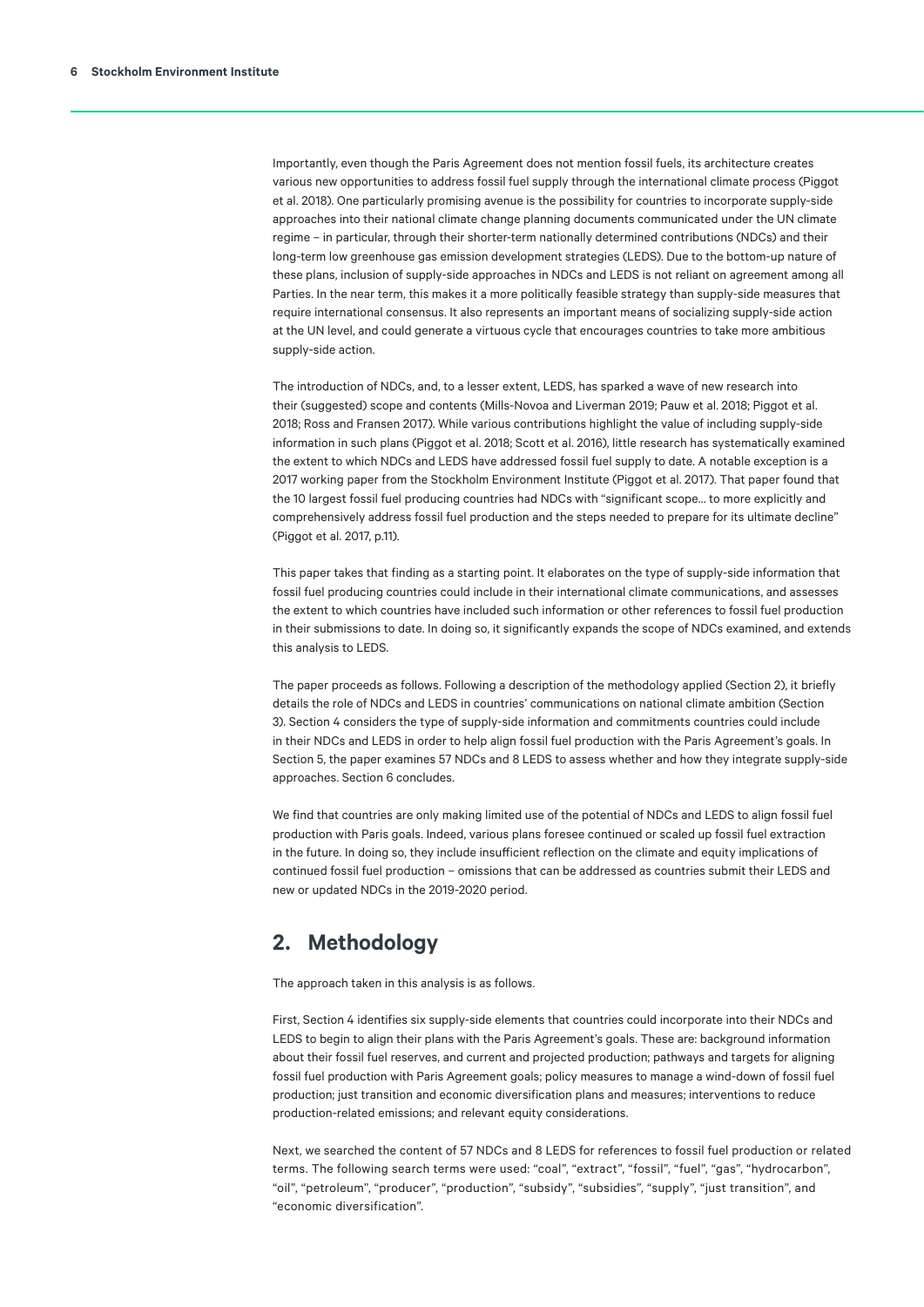<span id="page-6-0"></span>The 57 NDCs examined comprise the named fossil fuel producers in the 2018 BP Statistical Review of World Energy, which summarizes 2017 production data (BP 2018). Calculated according to the BP Review, these nations account for 98.5% of coal production, 98.6% of oil production, and 97.6% of gas production globally. The LEDS analysed are the 8 (out of the 11 submitted) that belong to fossil fuel producing states, as reflected in the same 2018 BP Statistical Review. The relevant country plans examined are summarized in Table 1. All documents were sourced from the UNFCCC website on 13 April 2019. Any later updates are omitted from the analysis.

#### **Table 1: Overview of country documents examined**

*Note: When a party ratifies the Paris Agreement, its previously submitted intended nationally determined contribution (INDC) under the UN climate change process automatically turns into an NDC, unless a new NDC is submitted. As the distinction between the two types of plans is not strictly relevant for the purposes of this working paper – which is primarily concerned with the content of these plans – the remainder of this paper refers to both the INDCs and NDCs examined as "NDCs" for simplicity.*

| <b>Document type</b>                                          | <b>Countries examined</b>                                                                                                                                                                                                                                                                                                                                                                                                                                                                                                                                                                                  | <b>Comments</b>                                                                                                  |  |
|---------------------------------------------------------------|------------------------------------------------------------------------------------------------------------------------------------------------------------------------------------------------------------------------------------------------------------------------------------------------------------------------------------------------------------------------------------------------------------------------------------------------------------------------------------------------------------------------------------------------------------------------------------------------------------|------------------------------------------------------------------------------------------------------------------|--|
| <b>Nationally determined contribution</b>                     | Algeria, Argentina, Australia, Azerbaijan, Bahrain,<br>Bangladesh, Bolivia, Brazil, Canada, Chad, China, Colombia,<br>Ecuador, Egypt, Equatorial Guinea, the European Union<br>(EU), Gabon, India, Indonesia, Japan, Kazakhstan, Kuwait,<br>Malaysia, Mexico, Mongolia, Myanmar, New Zealand,<br>Nigeria, Norway, Pakistan, Peru, Qatar, Republic of<br>the Congo, Saudi Arabia, South Africa, South Korea,<br>Sudan, Syria, Thailand, Trinidad and Tobago, Tunisia,<br>Turkmenistan, Ukraine, the United Arab Emirates (UAE),<br>the United States (US), Uzbekistan, Venezuela, Vietnam,<br>and Zimbabwe. | Libya was mentioned in the BP Review, but has<br>not submitted an (I)NDC. Iraq's NDC could not<br>be translated. |  |
| Intended nationally determined<br>contribution                | Angola, Brunei Darussalam, Iran, Oman, Russia, South<br>Sudan, Turkey, and Yemen.                                                                                                                                                                                                                                                                                                                                                                                                                                                                                                                          |                                                                                                                  |  |
| Long-term low greenhouse gas emission<br>development strategy | Canada, the Czech Republic, France, Germany, Mexico,<br>Ukraine, the United Kingdom (UK), and the US.                                                                                                                                                                                                                                                                                                                                                                                                                                                                                                      |                                                                                                                  |  |

The resulting extracts were examined to verify that they concerned fossil fuel supply, and were then analysed for context. On this basis, we determined, firstly, to what extent any of the recommended supplyside elements identified in Section 4 have been included in the NDCs and LEDS submitted to date; and secondly, whether countries have included any other references to fossil fuel production in these plans. These findings are detailed in Section 5.

# **3. NDCs and LEDS: key vehicles for enhanced climate action**

Nationally determined contributions and long-term low greenhouse gas emission development strategies are complementary documents through which countries can communicate and enhance mitigation ambition over time.

Under the Paris Agreement, Parties are required to prepare and communicate NDCs every five years (UNFCCC 2015a, Article 4(9)). Broadly speaking, NDCs tend to include a country's targets, policies and actions to reduce emissions over a five- or ten-year period. Some NDCs also include information on adaptation, and many developing countries have made their contributions partially or wholly conditional on receiving support for implementation (Pauw et al. 2018). Information on the overall effect of NDCs, as well as on Parties' overall progress towards achieving their NDCs, will feed into the global stocktake. In the stocktake, which will take place in 2023 and every five years thereafter (UNFCCC 2018a, para.36(b)), countries will take stock of the Paris Agreement's implementation and assess collective progress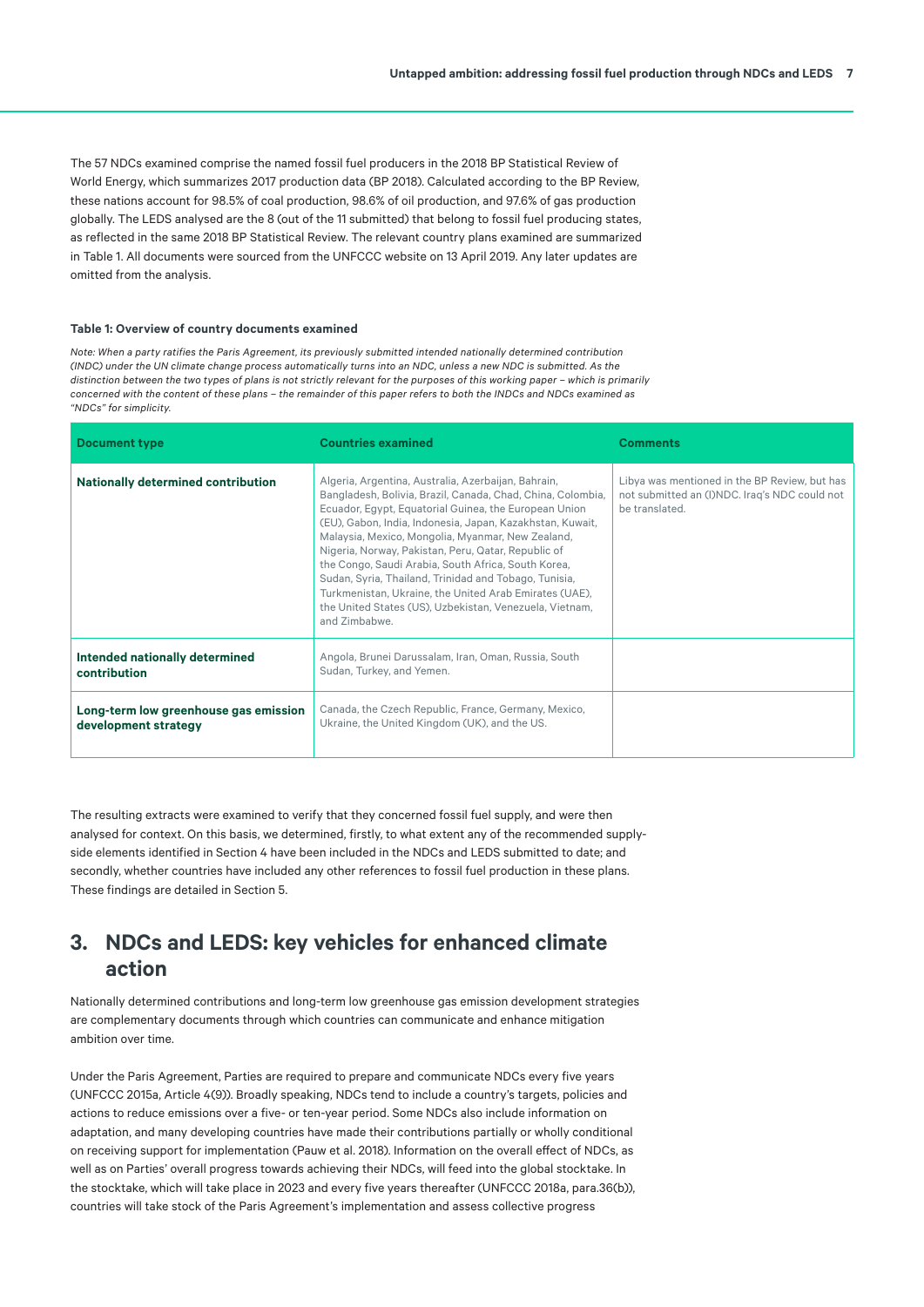towards its long-term goals (UNFCCC 2015a, Article 14(1), 14(2)). The outcomes of each global stocktake, in turn, will inform countries as they update and enhance their next round of NDCs (UNFCCC 2015a, Article 14(3); UNFCCC 2018a, para.3(c) and 34(a)). To date, 183 countries have submitted NDCs to the UNFCCC Secretariat, while several additional countries have submitted intended nationally determined contributions (INDCs) that may be converted into NDCs in the future (UNFCCC n.d.).

The Paris Agreement also calls for Parties to "strive to formulate and communicate long-term low greenhouse gas emission development strategies" (UNFCCC 2015a, Article 14(19)). Parties are invited to communicate these LEDS by 2020 (UNFCCC 2015b, para.35). The idea is that these strategies will inform short- and medium-term action and planning, provide political certainty, and enable countries to make economic transformations while also meeting development and poverty eradication goals (Espinosa 2018). They may also inform the global stocktake: the stocktake's inputs include reports and communications from Parties submitted under the Paris Agreement, which includes LEDS (UNFCCC 2018a, para.37(a)). Only 11 Parties have submitted LEDS to date, but many more are expected to submit their LEDS as the 2020 communication deadline draws near (UNFCCC 2016).

Although many Parties are making strides in their short- and long-term climate planning, it is widely recognized that the gap between expected global emissions levels and global climate goals is far too wide (Rogelj et al. 2016; UNEP 2018). Projections suggest that under current national emissions ambitions, the world will see global warming of about 3°C by the end of the century (UNEP 2018).

Closely related to the emissions gap identified by the UN Environment Programme (UNEP 2018), there exists a "production gap" between the limits of a 1.5°C or 2°C carbon budget and countries' plans and actions to expand the extraction of coal, oil and gas. Global investment in fossil fuel extraction and delivery more than tripled between 2000 and 2014, and continues to be the largest share of world energy investment (IEA 2016). The world's major economies continue to subsidize fossil fuel exploration and extraction on the order of USD 18-70 billion per year (Bast et al. 2015; OECD 2017), resulting in economic, political, social and cultural lock-in of fossil-fuelled development pathways (Erickson et al. 2015).

The 2019-2020 period represents a key opportunity for countries to bridge this production gap. Countries have been invited to submit "new or updated" NDCs, as well as their LEDS, by 2020. Moreover, in recognition of the fact that climate action thus far has fallen far short of what is needed to avert dangerous climate change, countries are expected to "demonstrate a leap in collective national political ambition" at the UN Secretary-General's Climate Action Summit in September 2019 (Climate Action Summit Team 2019). Incorporating supply-side approaches into NDCs and LEDS is a key step in bringing this bold – but necessary – vision within reach. The next section identifies several ways through which countries can introduce such approaches into their medium- and long-term climate planning.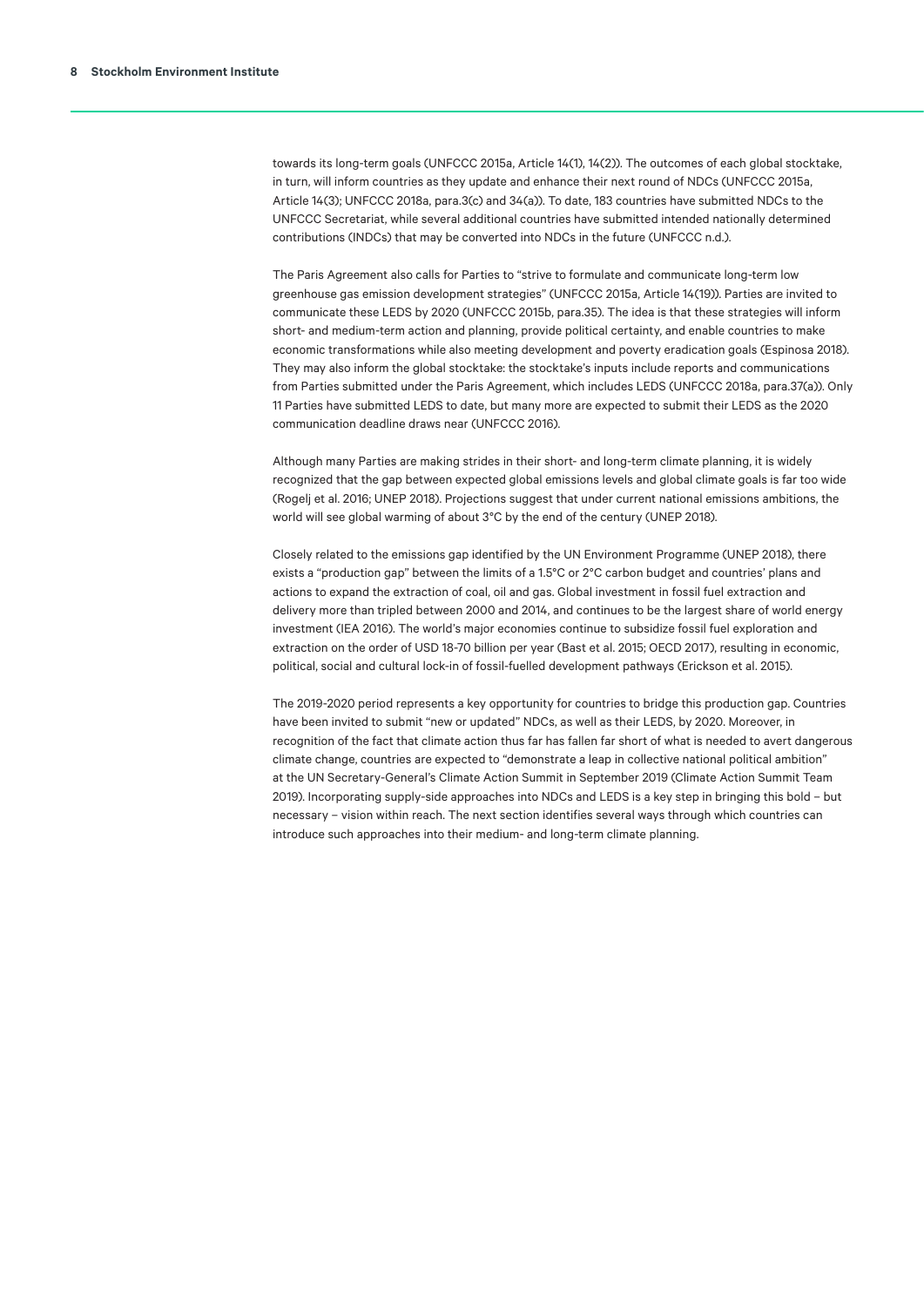# <span id="page-8-0"></span>**4. Planning for a managed decline of fossil fuel production in NDCs and LEDS**

The Paris Agreement provides limited guidance on the scope and contents of both NDCs and LEDS, despite their central role in the Paris architecture.

The development of LEDS is voluntary, and no formal guidance from the UNFCCC as yet exists, although several organizations have released guidance on their development and content (Levin et al. 2018; Ross and Fransen 2017; Waisman et al. 2016).

When it comes to NDCs, Decision 1/CP.21 adopting the Paris Agreement lists the following information Parties "may" include alongside their NDCs "as appropriate" (UNFCCC 2015b, para.27):

- **•** quantifiable information on the reference point (including, as appropriate, a base year);
- **•** time frames and/or periods for implementation;
- **•** scope and coverage;
- **•** planning processes;
- **•** assumptions and methodological approaches, including those for estimating and accounting for anthropogenic greenhouse gas (GHG) emissions and, as appropriate, removals;
- **•** how the Party considers that its NDC is fair and ambitious, in the light of its national circumstances; and
- **•** how the NDC contributes to the objective of stabilizing greenhouse gas concentrations in the atmosphere at a level that would prevent dangerous anthropogenic interference with the climate system.

At the 2018 UN Climate Change Conference (COP 24) in Katowice, Poland, Parties further fleshed out these elements and agreed that, starting from 2025, such information "shall" be provided by Parties in order to facilitate clarity, transparency and understanding of their NDCs (UNFCCC 2018b), thereby giving the strongest possible direction to include such information. Countries are also "strongly encouraged" to provide such information in any earlier update of their NDCs (UNFCCC 2018b). However, in both cases, they are only required to provide such information "as applicable" to their NDCs (UNFCCC 2018b). The overall scope and content of these plans thus remains largely up to countries' own discretion.<sup>3</sup>

While this flexibility has raised concerns about NDCs' comparability and transparency (Pauw et al. 2018), it also represents an opportunity for countries to highlight and prioritize measures that are particularly relevant to their national circumstances (Atteridge et al. 2019). Fossil fuel producing nations have various opportunities in NDCs and LEDS to signal their intent to take supply-side action, alongside action to address fossil fuel demand (Piggot et al. 2018; Scott et al. 2016).

In a recent paper, Pigott et al. identify various ways in which supply-side approaches can be given greater prominence through the UNFCCC process, including in NDCs and LEDS (Piggot et al. 2018). Building on this work, the more general low-carbon transitions literature, and the official guidance described above, we suggest that countries that produce fossil fuels (or those that may become producers in the future) should seek to include the following supply-side elements in their NDCs and LEDS:

**1. Background information about national fossil fuel reserves and current and projected extraction:** Many countries include background information in their NDCs regarding their national circumstances, such as their current levels and sources of emissions. Similarly, LEDS commonly include general information about a country's emissions. Alongside this information, Parties could include details of their current and projected fossil fuel production, and the carbon content of such production. Acknowledging the present state of affairs represents a first step towards fully addressing supplyside considerations in NDCs and LEDS, and would give useful context to elements identified under Points 2-6 below.

The Paris Agreement (Article 4.4) only prescribes that developed nations should submit "economy-wide absolute emissions reduction targets", while developing nations should continue enhancing their mitigation efforts, with a goal of moving over time "towards economy-wide emissions reduction or limitation targets."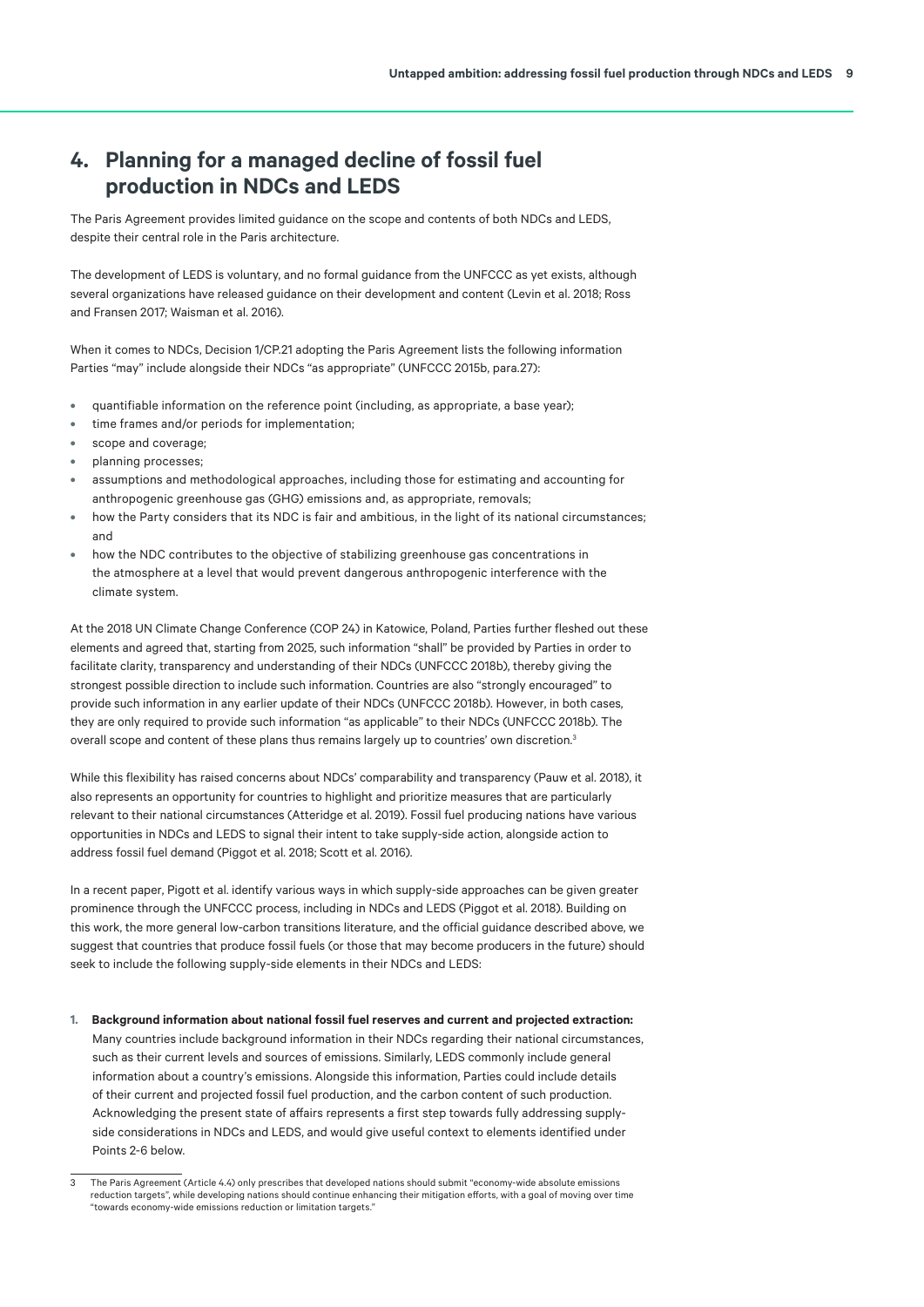**2. Pathways and targets for aligning fossil fuel production with Paris Agreement goals:** Alongside emissions reduction targets in NDCs (Pauw et al. 2016), nations could include pathways for fossil fuel production that aim for consistency with Paris goals (Piggot et al. 2018). LEDS, similarly, could include several targets or milestones over the longer time period to plan the transition away from fossil fuel production (Piggot et al. 2018). As part of such pathways, countries could include commitments to no longer finance fossil fuel production. In accordance with UNFCCC guidance, such information should incorporate quantifiable information on the reference point for any quantitative targets, such as: a base year; timeframes for implementation; scope and coverage; and relevant assumptions and methodological approaches.

In LEDS – alongside scenario planning and modelling to reduce territorial emissions in various sectors and/or the economy as a whole – countries could model how fossil fuel production could be aligned with Paris goals. Countries could establish quantitative models, supported by qualitative roadmaps, to give a clear picture of various scenarios. The effects of supply-side policy measures taken in the short term (and, ideally, included in NDCs as detailed in Point 3) could be modelled over the longer term. Similarly, nations' LEDS could consider what types of fossil fuel infrastructure developments, if any, are consistent with Paris goals (Piggot et al. 2018).

- **3. Policy measures to manage a wind-down of fossil fuel production:** In addition to targets, many current NDCs include specific policies and measures that will enable Parties to achieve their mitigation targets. Parties could thus identify, in their NDCs and LEDS, specific supply-side policies and measures that they intend to pursue. There is a wide range of measures this could include (for a more comprehensive list of policy approaches see Lazarus and van Asselt 2018). Countries could include regulatory approaches such as enacting moratoria on new fossil fuel infrastructure; prohibiting the development of specific resources, infrastructure, or technologies; and restricting the leasing of stateowned land and waters for fossil fuel development. Nations could also include economic instruments, such as removing subsidies for fossil fuel producers, or implementing production and export taxes on fossil fuels. In addition, countries could divest public funds from fossil fuel holdings, or restrict export credit agencies and multilateral development banks from financing fossil fuel infrastructure. Some countries are already pursuing such measures (Verkuijl et al. 2018), and could include them in their NDCs and LEDS. By highlighting such measures in their climate plans, countries would signal that they are not only considering the end goal of aligning fossil fuel supply with the Paris Agreement, but also the necessary policies to achieve it.
- **4. Just transition and economic diversification plans and measures:** Ensuring a "just transition" to a low-carbon economy entails securing the future and livelihoods of the workers and communities affected by the transition, including through creating decent work and quality jobs. There is increasing recognition that a just transition is important for ensuring an effective and inclusive shift to a lowcarbon economy (UNFCCC 2018c). For instance, the International Labour Organization has developed guidelines for a just transition (ILO 2015), and the Just Transition Centre of the International Trade Union Confederation has undertaken work to map just transition policies and develop guidelines for businesses (ITUC 2017; Just Transition Centre and The B Team 2018). Economic diversification is complementary to a just transition, and equally important for an effective shift to a low-carbon economy (UNCTAD 2018; UNFCCC 2018d). Nations economically reliant on fossil fuel production are increasingly taking action to restructure their economies (Al-Sahiri 2018; Ulrichsen 2016). In their NDCs, countries with workforces engaged in fossil fuel production could outline policies and measures to provide for a just transition for these workers and their communities, including policies for the participation and inclusion of affected workforces in decision-making. Similarly, nations could incorporate policies and measures to foster economic diversification away from fossil fuel production to other sectors. This would be in line with the information that Parties are required to provide to facilitate understanding of their NDCs. This includes information on the mitigation co-benefits resulting from economic diversification plans, including descriptions of the specific projects, measures and initiatives related to such plans (UNFCCC 2018b). In LEDS, nations could include modelling, scenario planning, and road mapping for economic diversification and a just transition of workers and their communities over the longer term.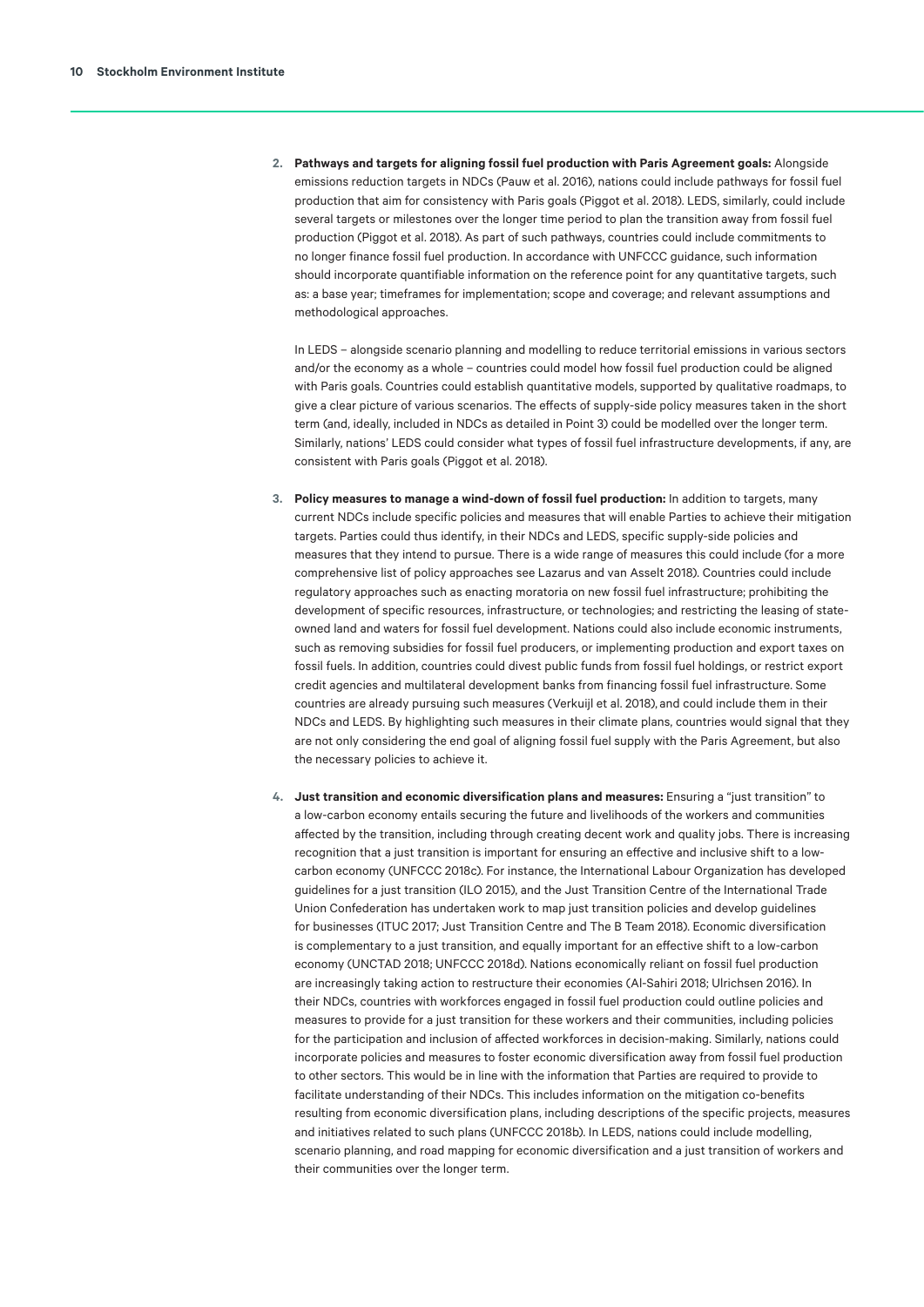- <span id="page-10-0"></span>**5. Interventions to reduce production-related emissions:** Due to the energy requirement as well as the associated release of methane and carbon dioxide (CO $_{\textrm{\tiny{2}}}$ ) from flaring and venting, extracting and delivering fossil fuels can be highly emissions-intensive, adding another 5% to 10% to the emissions from using coal, oil, and gas, according to Intergovernmental Panel on Climate Change (IPCC) estimates (Bruckner et al. 2014). Therefore, as overall fossil fuel production needs to be wound down, any remaining production that does occur needs to be done with as few emissions as possible. To this end, fossil fuel producing Parties could include, in their NDCs and LEDS, targets and policies aimed at reducing emissions from extracting sectors. These targets should be included alongside ones to align fossil fuel supply with Paris goals, as overall production can still increase even if production-related emissions decrease. Such efforts would be in line with the sector-specific targets, measures and policies that many countries already include in their NDCs.
- **6. Equity considerations:** Winding down fossil fuel production has significant equity ramifications, notably when it comes to allocating the remaining "extraction budget" and to ensuring developing countries have sufficient support for a just transition (Kartha et al. 2018). NDC guidance requires countries to indicate how their NDC is fair and ambitious, in light of their national circumstances (UNFCCC 2018b, Annex I). This provides an important opportunity for countries to communicate to the international community why they consider their supply-side climate contributions to be equitable. In addition, developing countries could make the achievement of supply-side targets and policies – outlined above in Points 2 and 3 – (partially) conditional on international support or leadership by wealthier nations. In their LEDS, developing countries could also outline the support needed to meet longer-term production phase-down goals.

# **5. How have countries' NDCs and LEDS addressed fossil fuel production to date?**

Of the 57 NDCs analysed, 38 mention fossil fuel production. This means that one-third of fossil fuel producers do not reference this activity at all in their NDCs. Notably, this includes seven countries that are in the top 10 for oil, coal and/or gas production (Australia, Brazil, Indonesia, Kazakhstan, Norway, Russia, and South Africa) (BP 2018). Out of the eight LEDS examined, six mention fossil fuel production in some way (Canada, France, Germany, Mexico, Ukraine, and the US), while two do not (the Czech Republic and the UK).

Importantly, this tally includes both references to the fossil fuel supply-side elements suggested in Section 4, as well as additional references to fossil fuel supply that countries have made. Disaggregating this information is crucial, as some references may help to further climate and equity goals, while others may not, or their effects may be ambiguous. Further discussion of these findings is therefore organized in two parts: Section 5.1 discusses the extent to which countries have incorporated the supply-side elements proposed in Section 4 in their climate plans, while Section 5.2 discusses any other references to fossil fuel supply contained in countries' NDCs and LEDS. Overall, our findings suggest that there is much scope for countries to strengthen supply-side approaches in their climate change plans.

## **5.1. Suggested supply-side elements**

Table 2 discusses to what extent the NDCs and LEDS incorporate the supply-side elements identified in Section 4. None provide clear information on countries' fossil fuel reserves and current and/or projected extraction levels. In addition, none include targets or pathways to align fossil fuel production with the Paris Agreement, and only two highlight measures to financially disincentivize, or address public support for, fossil fuel production. Various countries highlight the need for economic diversification and a just transition away from fossil fuels; however, with a few exceptions, they do not include concrete measures for achieving these goals. Many countries highlight plans to pursue cleaner fossil fuel production methods; this suggests the need for more awareness of the potential and limitations of such approaches for achieving climate goals. Finally, no countries explicitly discuss equity considerations in the context of their fossil fuel production plans and pathways. These findings are discussed in more detail below.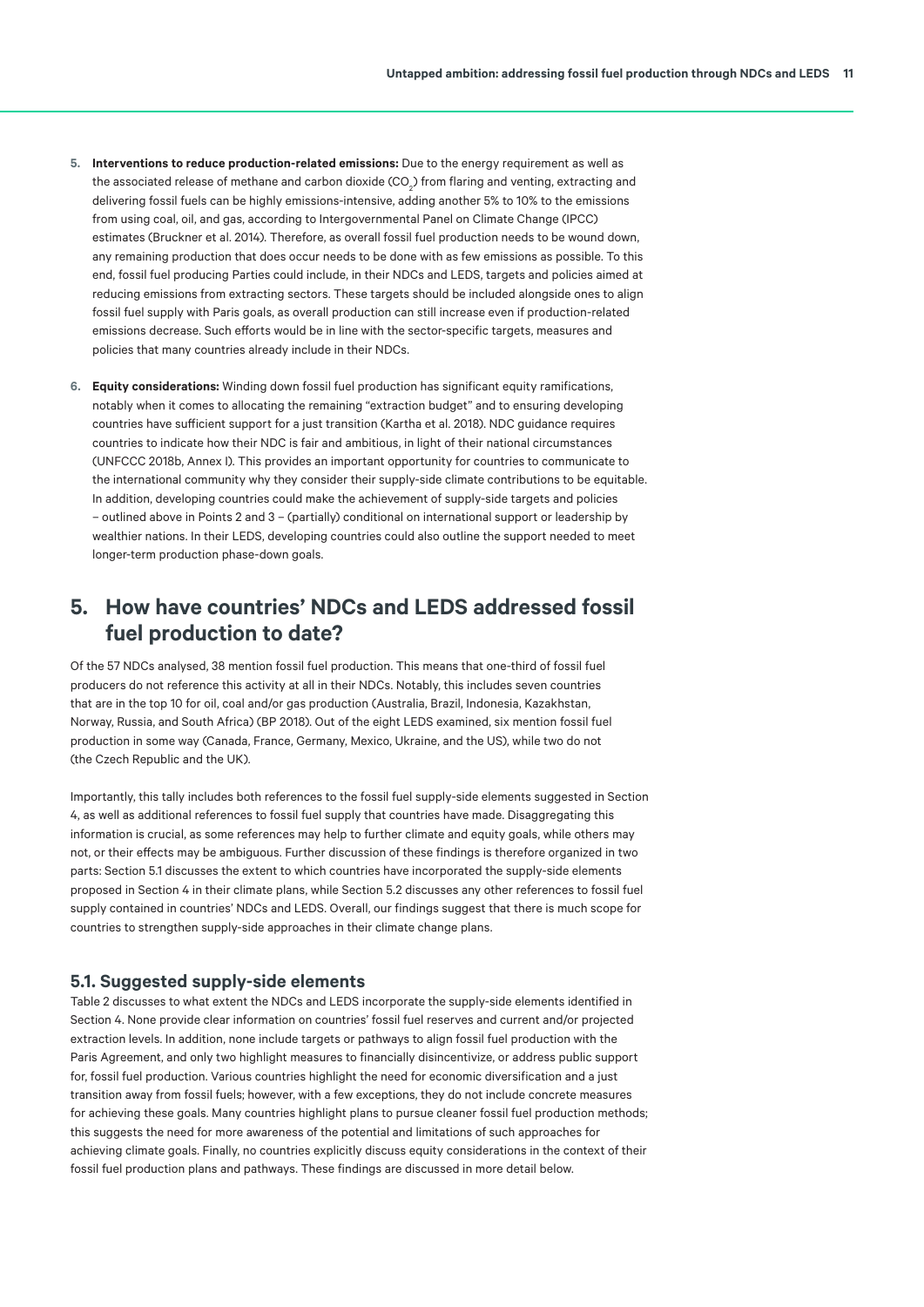## **Table 2. Inclusion of suggested fossil fuel supply-side elements in countries' NDCs and LEDS**

*Extraction-based CO2 emissions represent the "downstream" (combustion) emissions associated with the ultimate use of fuels extracted (Davis et al 2011). They are estimated*  here based on primary coal, oil, and gas production data for 2016 from IEA World Energy Balances (2018 Edition) and Statistics, converted to CO<sub>2</sub> using default energy and carbon contents per physical unit of fuel from the 2006 IPCC Guidelines for National Greenhouse Gas Inventories [\(https://www.ipcc-nggip.iges.or.jp/public/2006gl/\)](https://www.ipcc-nggip.iges.or.jp/public/2006gl/).

| <b>Country</b>                         | <b>Extraction-</b><br>based<br>emissions<br>(MtCO <sub>2</sub> /y) | Largest<br>source of<br>extraction-<br>based<br>emissions | <b>Background</b><br>information<br>on reserves;<br>current and<br>projected<br>extraction | Pathways/<br>targets<br>to align<br>production<br>with Paris<br><b>Agreement</b><br><b>goals</b> | <b>Policy</b><br>measures<br>to manage<br>a wind-<br>down of<br>fossil fuel<br>production | <b>Just transition</b><br>and economic<br>diversification<br>plans and<br>measures | <b>Interventions</b><br>to reduce<br>production-<br>related<br>emissions | <b>Equity</b><br>considerations |
|----------------------------------------|--------------------------------------------------------------------|-----------------------------------------------------------|--------------------------------------------------------------------------------------------|--------------------------------------------------------------------------------------------------|-------------------------------------------------------------------------------------------|------------------------------------------------------------------------------------|--------------------------------------------------------------------------|---------------------------------|
|                                        |                                                                    |                                                           |                                                                                            | <b>NDCs</b>                                                                                      |                                                                                           |                                                                                    |                                                                          |                                 |
| <b>Algeria</b>                         | 356                                                                | Oil                                                       |                                                                                            |                                                                                                  |                                                                                           |                                                                                    | v                                                                        |                                 |
| Angola                                 | 228                                                                | Oil                                                       |                                                                                            |                                                                                                  |                                                                                           |                                                                                    |                                                                          |                                 |
| Argentina<br>Australia                 | 156<br>860                                                         | Gas<br>Coal                                               |                                                                                            |                                                                                                  |                                                                                           |                                                                                    |                                                                          |                                 |
| Azerbaijan                             | 125                                                                | Gas                                                       |                                                                                            |                                                                                                  |                                                                                           |                                                                                    | γ                                                                        |                                 |
| <b>Bahrain</b>                         | 54                                                                 | Oil                                                       |                                                                                            |                                                                                                  |                                                                                           | $\mathbf{V}$                                                                       |                                                                          |                                 |
| <b>Bangladesh</b>                      | 54                                                                 | Gas                                                       |                                                                                            |                                                                                                  |                                                                                           |                                                                                    |                                                                          |                                 |
| <b>Bolivia</b>                         | 46                                                                 | Gas                                                       |                                                                                            |                                                                                                  |                                                                                           |                                                                                    |                                                                          |                                 |
| <b>Brazil</b><br><b>Brunei</b>         | 402                                                                | Oil                                                       |                                                                                            |                                                                                                  |                                                                                           |                                                                                    | γ                                                                        |                                 |
| Canada                                 | 36<br>839                                                          | Gas<br>Oil                                                |                                                                                            |                                                                                                  |                                                                                           |                                                                                    | v                                                                        |                                 |
| Chad                                   | No data                                                            |                                                           |                                                                                            |                                                                                                  |                                                                                           |                                                                                    |                                                                          |                                 |
| China                                  | 6808                                                               | Coal                                                      |                                                                                            |                                                                                                  |                                                                                           |                                                                                    |                                                                          |                                 |
| Colombia                               | 350                                                                | Coal                                                      |                                                                                            |                                                                                                  |                                                                                           |                                                                                    |                                                                          |                                 |
| Congo                                  | 34                                                                 | Oil                                                       |                                                                                            |                                                                                                  |                                                                                           |                                                                                    | ٧                                                                        |                                 |
| <b>Ecuador</b>                         | 76                                                                 | Oil                                                       |                                                                                            |                                                                                                  |                                                                                           |                                                                                    | Y                                                                        |                                 |
| Egypt<br>Equatorial                    | 156                                                                | Oil                                                       |                                                                                            |                                                                                                  |                                                                                           |                                                                                    |                                                                          |                                 |
| Guinea                                 | No data                                                            |                                                           |                                                                                            |                                                                                                  |                                                                                           |                                                                                    |                                                                          |                                 |
| EU                                     | 938                                                                | Coal                                                      |                                                                                            |                                                                                                  |                                                                                           |                                                                                    | γ                                                                        |                                 |
| Gabon                                  | 31                                                                 | Oil                                                       |                                                                                            |                                                                                                  |                                                                                           |                                                                                    | Ÿ                                                                        |                                 |
| India                                  | 1659                                                               | Coal                                                      |                                                                                            |                                                                                                  | Y                                                                                         |                                                                                    |                                                                          |                                 |
| Indonesia                              | 1154                                                               | Coal                                                      |                                                                                            |                                                                                                  |                                                                                           |                                                                                    |                                                                          |                                 |
| Iran                                   | 933                                                                | Oil                                                       |                                                                                            |                                                                                                  |                                                                                           | v                                                                                  | v                                                                        |                                 |
| Japan<br>Kazakhstan                    | 10<br>490                                                          | Gas<br>Oil                                                |                                                                                            |                                                                                                  |                                                                                           |                                                                                    |                                                                          |                                 |
| <b>Kuwait</b>                          | 447                                                                | Oil                                                       |                                                                                            |                                                                                                  |                                                                                           |                                                                                    | v                                                                        |                                 |
| <b>Malaysia</b>                        | 221                                                                | Gas                                                       |                                                                                            |                                                                                                  |                                                                                           |                                                                                    |                                                                          |                                 |
| Mexico                                 | 398                                                                | Oil                                                       |                                                                                            |                                                                                                  |                                                                                           |                                                                                    | v                                                                        |                                 |
| Mongolia                               | 24                                                                 | Coal                                                      |                                                                                            |                                                                                                  |                                                                                           |                                                                                    |                                                                          |                                 |
| <b>Myanmar</b><br><b>New Zealand</b>   | 38<br>17                                                           | Gas<br>Gas                                                |                                                                                            |                                                                                                  |                                                                                           |                                                                                    |                                                                          |                                 |
| <b>Nigeria</b>                         | 312                                                                | Oil                                                       |                                                                                            |                                                                                                  | Y                                                                                         |                                                                                    | Y                                                                        |                                 |
| Norway                                 | 464                                                                | Oil                                                       |                                                                                            |                                                                                                  |                                                                                           |                                                                                    |                                                                          |                                 |
| Oman                                   | 195                                                                | Oil                                                       |                                                                                            |                                                                                                  |                                                                                           |                                                                                    |                                                                          |                                 |
| Pakistan                               | 77                                                                 | Gas                                                       |                                                                                            |                                                                                                  |                                                                                           |                                                                                    |                                                                          |                                 |
| Peru                                   | 47                                                                 | Gas                                                       |                                                                                            |                                                                                                  |                                                                                           |                                                                                    |                                                                          |                                 |
| Qatar<br><b>Russia</b>                 | 518<br>3222                                                        | Gas<br>Oil                                                |                                                                                            |                                                                                                  |                                                                                           |                                                                                    |                                                                          |                                 |
| Saudi Arabia                           | 1695                                                               | Oil                                                       |                                                                                            |                                                                                                  |                                                                                           | Y                                                                                  | Y                                                                        |                                 |
| South Africa                           | 607                                                                | Coal                                                      |                                                                                            |                                                                                                  |                                                                                           |                                                                                    |                                                                          |                                 |
| South Korea                            | 5                                                                  | Coal                                                      |                                                                                            |                                                                                                  |                                                                                           |                                                                                    |                                                                          |                                 |
| <b>South Sudan</b>                     | 16                                                                 | Oil                                                       |                                                                                            |                                                                                                  |                                                                                           |                                                                                    |                                                                          |                                 |
| Sudan                                  | 14                                                                 | Oil                                                       |                                                                                            |                                                                                                  |                                                                                           |                                                                                    |                                                                          |                                 |
| Syria                                  | 10                                                                 | Gas                                                       |                                                                                            |                                                                                                  |                                                                                           |                                                                                    |                                                                          |                                 |
| <b>Thailand</b><br><b>Trinidad and</b> | 125                                                                | Gas                                                       |                                                                                            |                                                                                                  |                                                                                           |                                                                                    |                                                                          |                                 |
| <b>Tobago</b>                          | 76                                                                 | Gas                                                       |                                                                                            |                                                                                                  |                                                                                           |                                                                                    |                                                                          |                                 |
| <b>Tunisia</b>                         | 11                                                                 | Oil                                                       |                                                                                            |                                                                                                  |                                                                                           |                                                                                    |                                                                          |                                 |
| Turkev                                 | 95                                                                 | Coal                                                      |                                                                                            |                                                                                                  |                                                                                           |                                                                                    |                                                                          |                                 |
| Turkmenistan                           | 175                                                                | Gas                                                       |                                                                                            |                                                                                                  |                                                                                           |                                                                                    |                                                                          |                                 |
| <b>Ukraine</b>                         | 100                                                                | Coal                                                      |                                                                                            |                                                                                                  |                                                                                           |                                                                                    |                                                                          |                                 |
| <b>UAE</b>                             | 589                                                                | Oil                                                       |                                                                                            |                                                                                                  |                                                                                           |                                                                                    | Y<br>Ŷ                                                                   |                                 |
| US<br>Uzbekistan                       | 3984<br>113                                                        | Oil<br>Gas                                                |                                                                                            |                                                                                                  |                                                                                           |                                                                                    | Ŷ                                                                        |                                 |
| Venezuela                              | 395                                                                | Oil                                                       |                                                                                            |                                                                                                  |                                                                                           |                                                                                    | Ý                                                                        |                                 |
| Vietnam                                | 163                                                                | Coal                                                      |                                                                                            |                                                                                                  |                                                                                           |                                                                                    | Ÿ                                                                        |                                 |
| Yemen                                  | 3                                                                  | Oil                                                       |                                                                                            |                                                                                                  |                                                                                           |                                                                                    |                                                                          |                                 |
| Zimbabwe                               | 3                                                                  | Coal                                                      |                                                                                            |                                                                                                  |                                                                                           |                                                                                    |                                                                          |                                 |
| Total                                  |                                                                    |                                                           | 0                                                                                          | $\mathsf{o}\,$                                                                                   | $\overline{2}$                                                                            | 6                                                                                  | 21                                                                       | $\mathsf{o}\,$                  |
|                                        |                                                                    |                                                           |                                                                                            | <b>LEDS</b>                                                                                      |                                                                                           |                                                                                    |                                                                          |                                 |
| Canada                                 | 839                                                                | Oil                                                       |                                                                                            |                                                                                                  |                                                                                           | Ÿ                                                                                  | Y.                                                                       |                                 |
| Czech                                  | 54                                                                 | Coal                                                      |                                                                                            |                                                                                                  |                                                                                           |                                                                                    |                                                                          |                                 |
| Republic<br>France                     | $\overline{2}$                                                     | Oil                                                       |                                                                                            |                                                                                                  |                                                                                           |                                                                                    |                                                                          |                                 |
| Germany                                | 228                                                                | Coal                                                      |                                                                                            |                                                                                                  |                                                                                           | Y.                                                                                 |                                                                          |                                 |
| Mexico                                 | 398                                                                | Oil                                                       |                                                                                            |                                                                                                  |                                                                                           |                                                                                    | Y                                                                        |                                 |
| <b>Ukraine</b>                         | 100                                                                | Coal                                                      |                                                                                            |                                                                                                  |                                                                                           |                                                                                    | Ÿ                                                                        |                                 |
| UK                                     | 214                                                                | Oil                                                       |                                                                                            |                                                                                                  |                                                                                           |                                                                                    |                                                                          |                                 |
| <b>US</b>                              | 3984                                                               | Oil                                                       |                                                                                            |                                                                                                  |                                                                                           | v                                                                                  | v.                                                                       |                                 |
| Total                                  |                                                                    |                                                           | 0                                                                                          | $\mathsf{o}\,$                                                                                   | $\mathsf{o}\,$                                                                            | 3                                                                                  | 4                                                                        | $\mathsf{o}\xspace$             |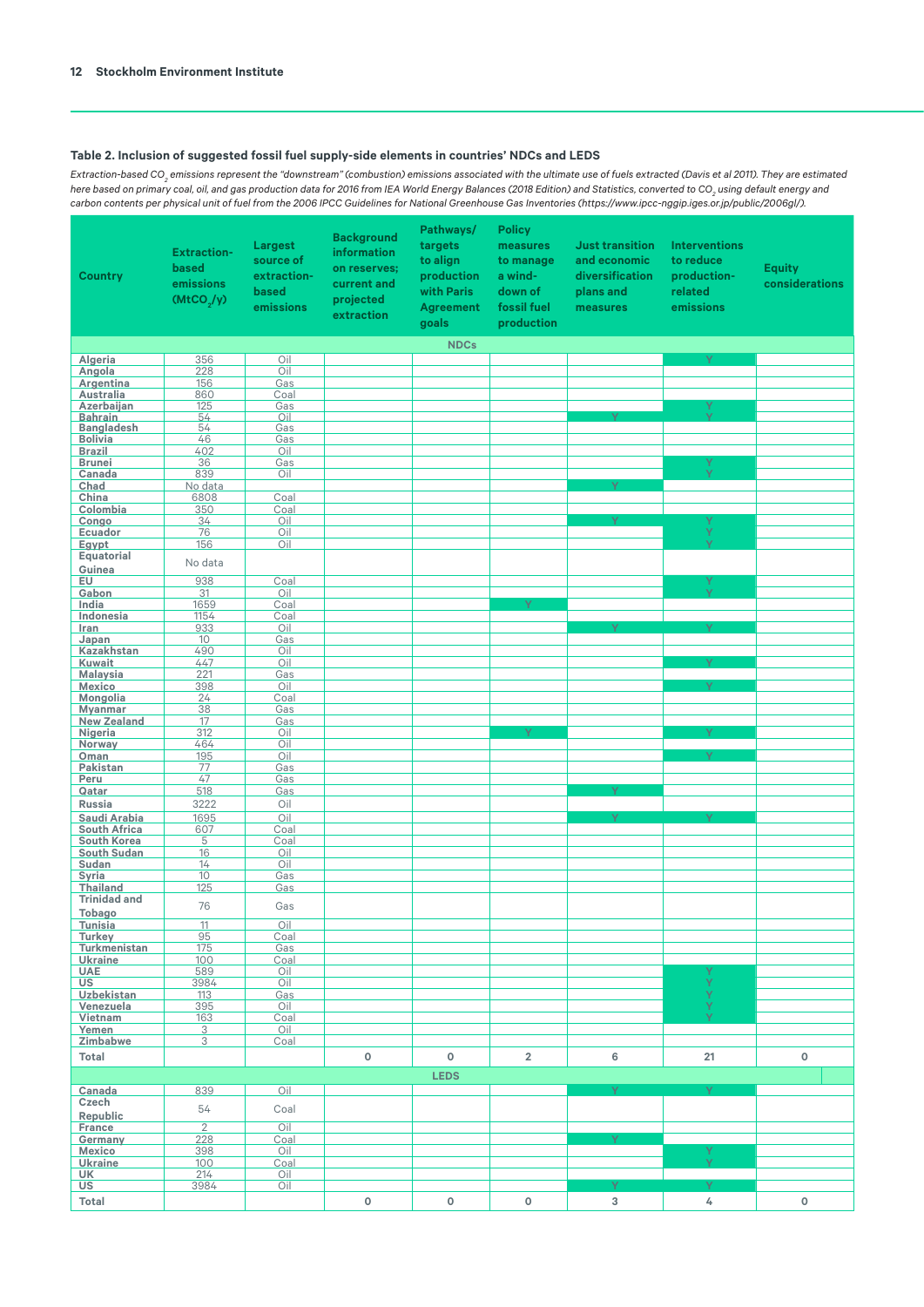**Background information about national fossil fuel reserves and current and projected extraction**  As noted above, none of the NDCs or LEDS examined provides clear information on countries' fossil fuel reserves and current and/or projected extraction levels. There is the opportunity and need to do so, since the transparency of future production plans is key to ensuring the alignment of fossil fuel production with Paris goals.

**Pathways and targets to align fossil fuel production with Paris Agreement goals** None of the NDCs or LEDS examined contain specific targets or pathways to restrict or wind down fossil fuel production. Given the importance of target-setting and scenario planning in guiding climate policy, this represents a missed opportunity for aligning fossil fuel production with the Paris Agreement. Countries have the chance to remedy this when they update or communicate their NDCs and LEDS.

**Policy measures to manage a wind-down of fossil fuel production** As highlighted in Section 4, there is a wide range of national supply-side policies that countries can adopt. Moreover, some countries have already begun to do so.

However, our analysis reveals that only one country, India, has chosen to communicate a measure to constrain or disincentivize fossil fuel production: its NDC highlights a tax ("cess") on imported and extracted coal, which stood at INR 200 (USD 3.2) per tonne of coal at the time of submission (India 2016, pp.7, 27, 37).<sup>4</sup> In an illustration of how supply-side policy can positively reinforce demand-side approaches, the NDC indicates that the revenues raised through this policy will be used to finance clean energy projects and the rejuvenation of the Ganges River (India 2016).

Government support for fossil fuel extraction and delivery continues to be a major barrier towards a lowcarbon transition, and a few countries highlight plans to reform such subsidies. Nigeria mentions policies to address current government incentivisation of fossil fuel production, as well as consumption (Nigeria 2017, p.15). India, Iran, Kuwait and Vietnam also include references to fossil fuel subsidy reform in their NDCs; however, from the language used, it is unclear whether this refers to subsidies for fossil fuel production, consumption, or both (India 2016, p.7; Iran 2015, p.6; Kuwait 2015, p.6; Viet Nam 2016, p.6).

These findings suggest that there is significant potential for countries to strengthen their NDCs and LEDS in the 2019-2020 window, by incorporating both existing and new supply-side measures.

#### **Just transition and economic diversification plans and measures**

Three of the eight LEDS examined – but none of the NDCs – mention fossil fuel supply in the context of ensuring a just transition. Germany's LEDS, noting the need to reduce coal-fired electricity production, states that "it is necessary to open up tangible prospects for [affected] regions before definite decisions about gradually pulling out of the lignite industry can be taken". It specifies that the German government may use public funding to encourage investment and attract companies to former lignite mining areas and highlights that the affected workers need "new employment prospects and an opportunity for economic success and social security" (Germany 2016, pp.31–32). Similarly, the US, in its LEDS, mentions the need for "ensuring a just transition for Americans whose livelihoods are connected to fossil fuel production and use", and specifically cites measures targeted to coal mining communities (US 2016a, p.6). Canada's LEDS notes the need for regional cooperation and progressive mitigation policies "to ensure that decarbonisation efforts do not disproportionately affect" regions where its oil and gas industry is concentrated (Canada 2016, p.46). These efforts are important, and LEDS are well-suited to merging climate goals with socio-economic and development objectives, in which just transitions play a key role. However, while these statements imply that the countries plan to reduce fossil fuel production in the future, they do not explicitly say so, nor do they include plans for how a decline would occur. Therefore, although we have reflected countries' references to just transition in their LEDS in Table 2, these references could be strengthened to more fully reflect how nations intend to ensure just futures for their workers and communities as they wind down fossil fuel production.

In terms of economic diversification, six NDCs (Bahrain, Chad, Congo, Iran, Qatar, and Saudi Arabia), but no LEDS, mention fossil fuel supply in the context of the nation's need to diversify its economy. Saudi

<sup>4</sup> Although not explicitly stated in the NDC, the tax applies to extracted as well as imported coal.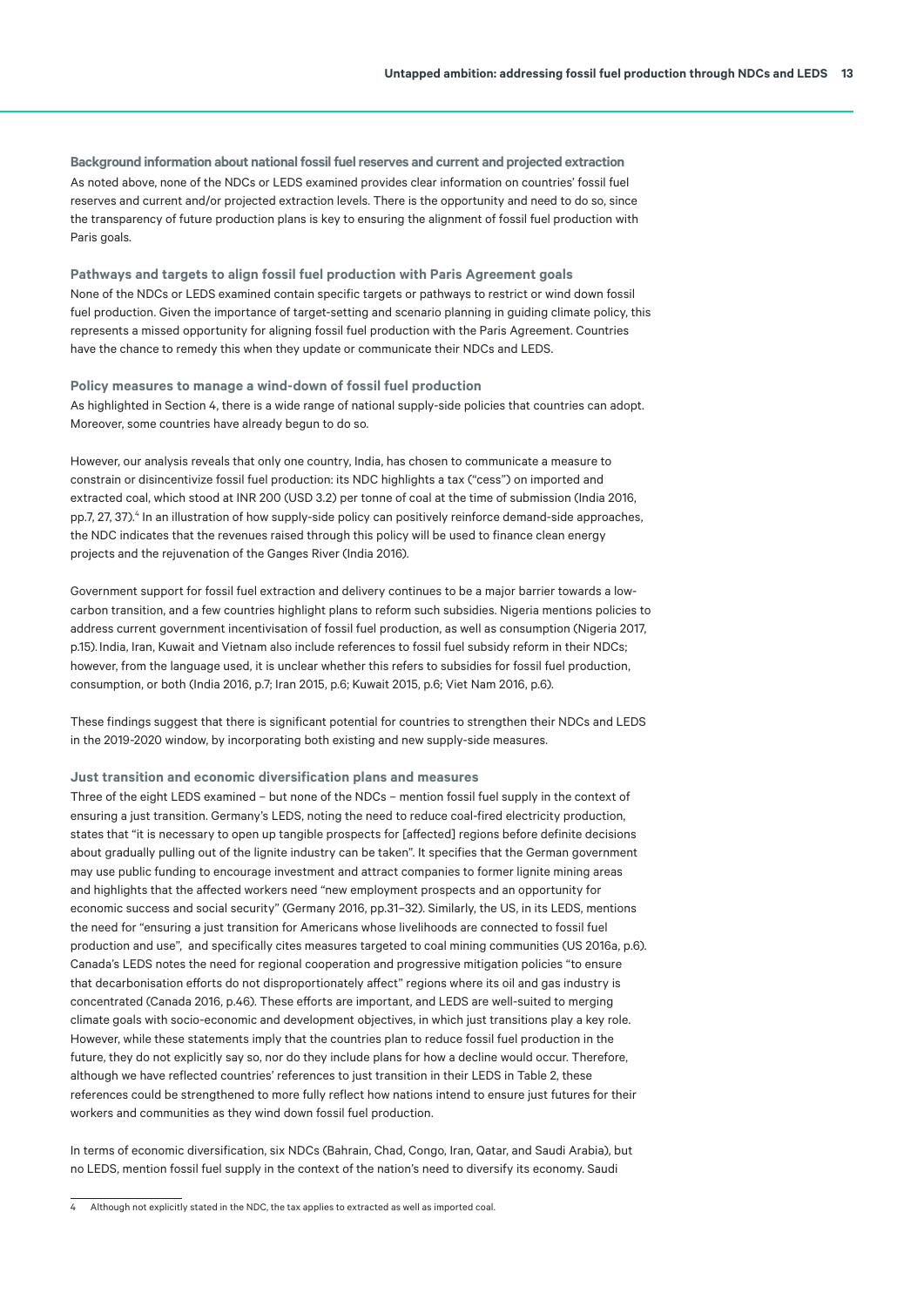<span id="page-13-0"></span>Arabia, for instance, mentions policies to diversify the economy to reduce dependence on oil revenues; it specifies that it aims to increase the share of other sectors such as "the manufacturing industries, energy and related derivatives, mining, tourism and information technology industries" (Saudi Arabia 2015). Qatar, too, "seeks to enhance the diversification of its economy away from hydrocarbon" (Qatar 2015, p.2). These NDCs, however, do not identify concrete plans in this regard. While recognition of the need to diversify countries' economies is an important first step, and this recognition has therefore been reflected in Table 2, ideally future NDCs would also set out the policies through which Parties will seek to achieve this goal.

#### **Interventions to reduce production-related emissions**

The majority of references to fossil fuel production in the NDCs and LEDS are about cleaner production processes. Twenty-one of the NDCs<sup>5</sup> and four of the LEDS<sup>6</sup> discuss plans and policies to improve the efficiency and reduce the emissions of fossil fuel production. For 12 of the NDCs, this was the only context in which fossil fuel production is mentioned. Measures listed include: reducing emissions from venting and flaring; improving heater efficiency; maximising condensate recovery; electrifying oil extraction; and constructing new extraction infrastructure using the best available technology.

Canada's NDC states that it is developing regulations to reduce methane emissions from the oil and gas sector by 40% to 45% by 2025, and that federal, provincial and local governments will work together to help the industry improve its energy efficiency and invest in new technologies to reduce emissions (Canada 2017, p.3). In its LEDS, Canada further elaborates on how the oil sands sector could be decarbonized, including through the further electrification of processes including heat, the adoption of electric steam generators to replace those fired by natural gas, and the use of hydropower (Canada 2016). It also details energy efficiency improvements that could be made in the oil and gas sector, and prospects for the sector to implement carbon capture, utilization, and storage (CCUS) and fuel-switching options (Canada 2016, pp.6, 48, 49). The US, in its NDC, similarly highlights the development of standards to address methane emissions from the oil and gas sector (US 2016b, p.5); in its LEDS, it also envisages enhancing investments to improve methane emissions measurement, capture, and repair technology (US 2016a, pp.13, 52, 89). The EU, in its NDC, lists "fugitive emissions from fuels", including "solid fuels" and "oil and natural gas and other emissions from energy production", in the sectors and source categories that contribute to its overall GHG emissions reduction target (EU 2015, p.4). The NDCs of Iran, Saudi Arabia and Algeria reference reducing emissions from gas flaring (Algeria 2015, p.5; Iran 2015, p.4; Saudi Arabia 2015, p.3), while Kuwait's NDC notes its plans to improve petroleum products through producing cleaner fuels which would reduce GHG emissions from power plants (Kuwait 2015, p.5).

While these and other efforts to reduce emissions from production are important, they do not obviate the need to scale down overall production. At their fullest potential, these efforts could contribute a few percent to global emissions reductions – and these reductions may be offset by added fossil fuel production and use. The countries that have included cleaner production in their NDCs and LEDS could therefore take the next step and incorporate targets and measures to limit expansion, as outlined in Section 4.

#### **Equity considerations**

The NDCs and LEDS examined do not give explicit consideration to equity in the context of fossil fuel production. Nevertheless, equity assumptions are implicit in various countries' discussion of current and future extraction (Section 5.2).

## **5.2. Other supply-side elements that appear in climate plans**

Table 3 shows the ways NDCs and LEDS highlight fossil fuel production beyond the supply-side elements identified in Section 4. Several countries express their intention to continue or increase fossil fuel extraction, or to shift to the production of natural gas as a mitigation strategy. Some countries also reference the potential negative impacts of climate change measures – known as "response measures" – on their economies. These findings suggest insufficient reflection on the climate and equity implications of continued fossil fuel production in many countries' climate plans, and are discussed in more detail below.

<sup>5</sup> Algeria, Azerbaijan, Bahrain, Brunei, Canada, Congo, Ecuador, Egypt, the EU, Gabon, Iran, Kuwait, Mexico, Nigeria, Oman, Saudi Arabia, the UAE, the US, Uzbekistan, Venezuela, and Vietnam

<sup>6</sup> Canada, Mexico, Ukraine, and the US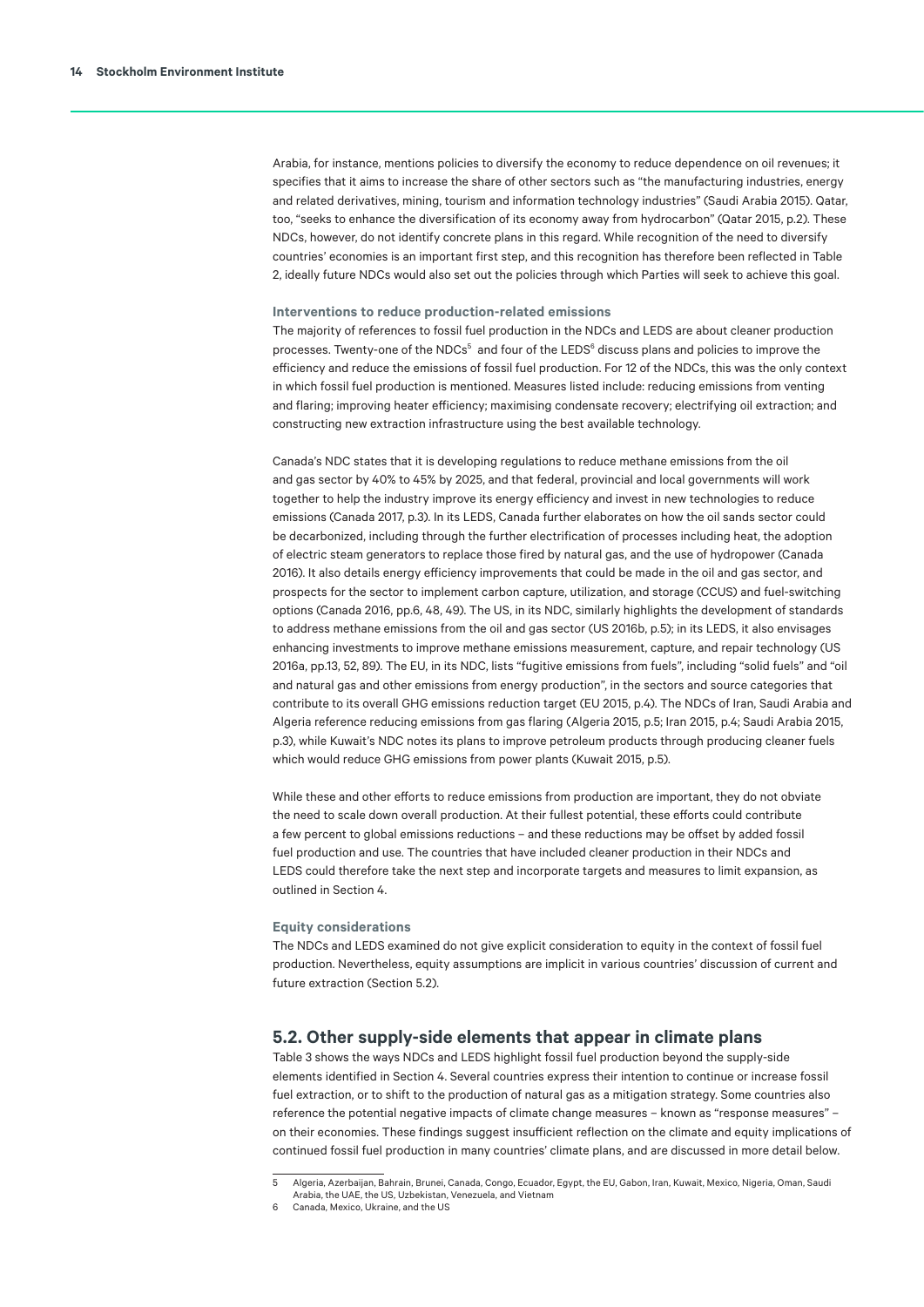### **Table 3. Other supply-side elements that appear in countries' NDCs and LEDSs**

*Extraction-based CO2 emissions represent the "downstream" (combustion) emissions associated with the ultimate use of fuels extracted (Davis et al 2011). They are estimated*  here based on primary coal, oil, and gas production data for 2016 from IEA World Energy Balances (2018 Edition) and Statistics, converted to CO<sub>2</sub> using default energy and *carbon contents per physical unit of fuel from the 2006 IPCC Guidelines for National Greenhouse Gas Inventories ([https://www.ipcc-nggip.iges.or.jp/public/2006gl/\)](https://www.ipcc-nggip.iges.or.jp/public/2006gl/).*

| <b>Country</b>             | <b>Extraction-</b><br><b>based</b><br>emissions<br>(MtCO, /y) | <b>Largest source</b><br>of extraction-<br><b>based</b><br>emissions | <b>General context</b><br>(e.g. fossil fuel<br>production's<br>importance to<br>the economy) | Use of carbon<br>capture and<br>storage for<br>enhanced oil<br>recovery | <b>Shifting</b><br>to natural<br>gas | <b>Other</b><br>references<br>to continued<br>production | <b>Response</b><br>measures |
|----------------------------|---------------------------------------------------------------|----------------------------------------------------------------------|----------------------------------------------------------------------------------------------|-------------------------------------------------------------------------|--------------------------------------|----------------------------------------------------------|-----------------------------|
|                            |                                                               |                                                                      | <b>NDCs</b>                                                                                  |                                                                         |                                      |                                                          |                             |
| Algeria                    | 356                                                           | Oil                                                                  |                                                                                              |                                                                         | Y                                    |                                                          | Y                           |
| Angola                     | 228                                                           | Oil                                                                  | Y                                                                                            |                                                                         |                                      |                                                          |                             |
| Argentina                  | 156                                                           | Gas                                                                  |                                                                                              |                                                                         |                                      |                                                          |                             |
| Australia                  | 860                                                           | Coal                                                                 |                                                                                              |                                                                         |                                      |                                                          |                             |
| Azerbaijan                 | 125                                                           | Gas                                                                  |                                                                                              |                                                                         |                                      |                                                          |                             |
| <b>Bahrain</b>             | 54                                                            | Oil                                                                  |                                                                                              |                                                                         |                                      |                                                          |                             |
| <b>Bangladesh</b>          | 54                                                            | Gas                                                                  |                                                                                              |                                                                         |                                      | Υ                                                        |                             |
| <b>Bolivia</b>             | 46                                                            | Gas                                                                  |                                                                                              |                                                                         |                                      | Ÿ                                                        |                             |
| <b>Brazil</b>              | 402                                                           | Oil                                                                  |                                                                                              |                                                                         |                                      |                                                          |                             |
| <b>Brunei</b>              | 36                                                            | Gas                                                                  |                                                                                              |                                                                         |                                      |                                                          |                             |
| Canada                     | 839                                                           | Oil                                                                  |                                                                                              |                                                                         |                                      |                                                          |                             |
| Chad                       | No data                                                       |                                                                      | v                                                                                            |                                                                         |                                      |                                                          |                             |
| China                      | 6808                                                          | Coal                                                                 |                                                                                              | Y                                                                       | v                                    |                                                          |                             |
| Colombia                   | 350                                                           | Coal                                                                 | v                                                                                            |                                                                         |                                      |                                                          |                             |
| Congo                      | 34                                                            | Oil                                                                  |                                                                                              |                                                                         |                                      |                                                          |                             |
| Ecuador<br>Egypt           | 76<br>156                                                     | Oil<br>Oil                                                           |                                                                                              |                                                                         |                                      |                                                          |                             |
| <b>Equatorial Guinea</b>   | No data                                                       |                                                                      |                                                                                              |                                                                         |                                      |                                                          |                             |
| EU                         | 938                                                           | Coal                                                                 |                                                                                              |                                                                         |                                      |                                                          |                             |
| Gabon                      | 31                                                            | Oil                                                                  |                                                                                              |                                                                         |                                      | v                                                        |                             |
| India                      | 1659                                                          | Coal                                                                 |                                                                                              |                                                                         |                                      |                                                          |                             |
| Indonesia                  | 1154                                                          | Coal                                                                 |                                                                                              |                                                                         |                                      |                                                          |                             |
| Iran                       | 933                                                           | Oil                                                                  | v                                                                                            |                                                                         |                                      |                                                          | v                           |
| Japan                      | 10                                                            | Gas                                                                  |                                                                                              |                                                                         |                                      |                                                          |                             |
| Kazakhstan                 | 490                                                           | Oil                                                                  |                                                                                              |                                                                         |                                      |                                                          |                             |
| <b>Kuwait</b>              | 447                                                           | Oil                                                                  | Y                                                                                            |                                                                         |                                      |                                                          | Y                           |
| Malaysia                   | 221                                                           | Gas                                                                  |                                                                                              |                                                                         |                                      |                                                          |                             |
| Mexico                     | 398                                                           | Oil                                                                  |                                                                                              |                                                                         |                                      |                                                          |                             |
| Mongolia                   | 24                                                            | Coal                                                                 |                                                                                              |                                                                         |                                      |                                                          |                             |
| <b>Myanmar</b>             | 38                                                            | Gas                                                                  |                                                                                              |                                                                         |                                      |                                                          |                             |
| <b>New Zealand</b>         | 17                                                            | Gas                                                                  |                                                                                              |                                                                         |                                      |                                                          |                             |
| Nigeria                    | 312                                                           | Oil                                                                  |                                                                                              |                                                                         |                                      |                                                          |                             |
| Norway                     | 464                                                           | Oil                                                                  |                                                                                              |                                                                         |                                      |                                                          |                             |
| Oman                       | 195                                                           | Oil                                                                  |                                                                                              |                                                                         |                                      |                                                          |                             |
| Pakistan                   | 77                                                            | Gas                                                                  |                                                                                              |                                                                         |                                      | V.                                                       |                             |
| Peru                       | 47                                                            | Gas                                                                  | Y                                                                                            |                                                                         |                                      |                                                          |                             |
| Qatar<br><b>Russia</b>     | 518<br>3222                                                   | Gas                                                                  |                                                                                              |                                                                         | Y                                    |                                                          | Y                           |
| Saudi Arabia               | 1695                                                          | Oil<br>Oil                                                           |                                                                                              | v                                                                       |                                      |                                                          |                             |
| <b>South Africa</b>        | 607                                                           | Coal                                                                 |                                                                                              |                                                                         |                                      |                                                          |                             |
| South Korea                | 5                                                             | Coal                                                                 |                                                                                              |                                                                         |                                      |                                                          |                             |
| <b>South Sudan</b>         | 16                                                            | Oil                                                                  | ٧                                                                                            |                                                                         |                                      |                                                          |                             |
| Sudan                      | 14                                                            | Oil                                                                  |                                                                                              |                                                                         |                                      |                                                          |                             |
| Syria                      | 10                                                            | Gas                                                                  | v                                                                                            |                                                                         |                                      | Y                                                        |                             |
| <b>Thailand</b>            | 125                                                           | Gas                                                                  |                                                                                              |                                                                         |                                      |                                                          |                             |
| <b>Trinidad and Tobago</b> | 76                                                            | Gas                                                                  |                                                                                              |                                                                         |                                      |                                                          |                             |
| Tunisia                    | 11                                                            | Oil                                                                  |                                                                                              |                                                                         |                                      |                                                          |                             |
| Turkey                     | 95                                                            | Coal                                                                 |                                                                                              |                                                                         |                                      | Υ                                                        |                             |
| Turkmenistan               | 175                                                           | Gas                                                                  |                                                                                              |                                                                         |                                      | Y.                                                       |                             |
| <b>Ukraine</b>             | 100                                                           | Coal                                                                 |                                                                                              |                                                                         |                                      |                                                          |                             |
| <b>UAE</b>                 | 589                                                           | Oil                                                                  | Y                                                                                            | Y                                                                       |                                      |                                                          |                             |
| <b>US</b>                  | 3984                                                          | Oil                                                                  |                                                                                              |                                                                         |                                      |                                                          |                             |
| Uzbekistan                 | 113                                                           | Gas                                                                  |                                                                                              |                                                                         |                                      |                                                          |                             |
| Venezuela                  | 395                                                           | Oil                                                                  |                                                                                              |                                                                         |                                      |                                                          |                             |
| Vietnam                    | 163                                                           | Coal                                                                 |                                                                                              |                                                                         |                                      |                                                          |                             |
| Yemen<br>Zimbabwe          | 3                                                             | Oil                                                                  | Y.                                                                                           |                                                                         | Y                                    |                                                          |                             |
| Total                      | 3                                                             | Coal                                                                 | 11                                                                                           | 3                                                                       | 5                                    | $\overline{7}$                                           | 5                           |
|                            |                                                               |                                                                      | <b>LEDS</b>                                                                                  |                                                                         |                                      |                                                          |                             |
|                            |                                                               |                                                                      |                                                                                              |                                                                         |                                      |                                                          |                             |
| Canada                     | 839                                                           | Oil                                                                  | Y.                                                                                           |                                                                         |                                      |                                                          |                             |
| <b>Czech Republic</b>      | 54                                                            | Coal                                                                 | Y.                                                                                           |                                                                         |                                      |                                                          |                             |
| France                     | $\overline{2}$                                                | Oil                                                                  |                                                                                              |                                                                         |                                      |                                                          |                             |
| Germany<br>Mexico          | 228<br>398                                                    | Coal<br>Oil                                                          | Y                                                                                            |                                                                         |                                      |                                                          |                             |
| Ukraine                    | 100                                                           | Coal                                                                 |                                                                                              |                                                                         |                                      |                                                          |                             |
| UK                         | 214                                                           | Oil                                                                  |                                                                                              |                                                                         |                                      |                                                          |                             |
| <b>US</b>                  | 3984                                                          | Oil                                                                  |                                                                                              | Y                                                                       |                                      |                                                          |                             |
| Total                      |                                                               |                                                                      | 3                                                                                            | 1                                                                       | $\mathsf{o}$                         | 0                                                        | 0                           |
|                            |                                                               |                                                                      |                                                                                              |                                                                         |                                      |                                                          |                             |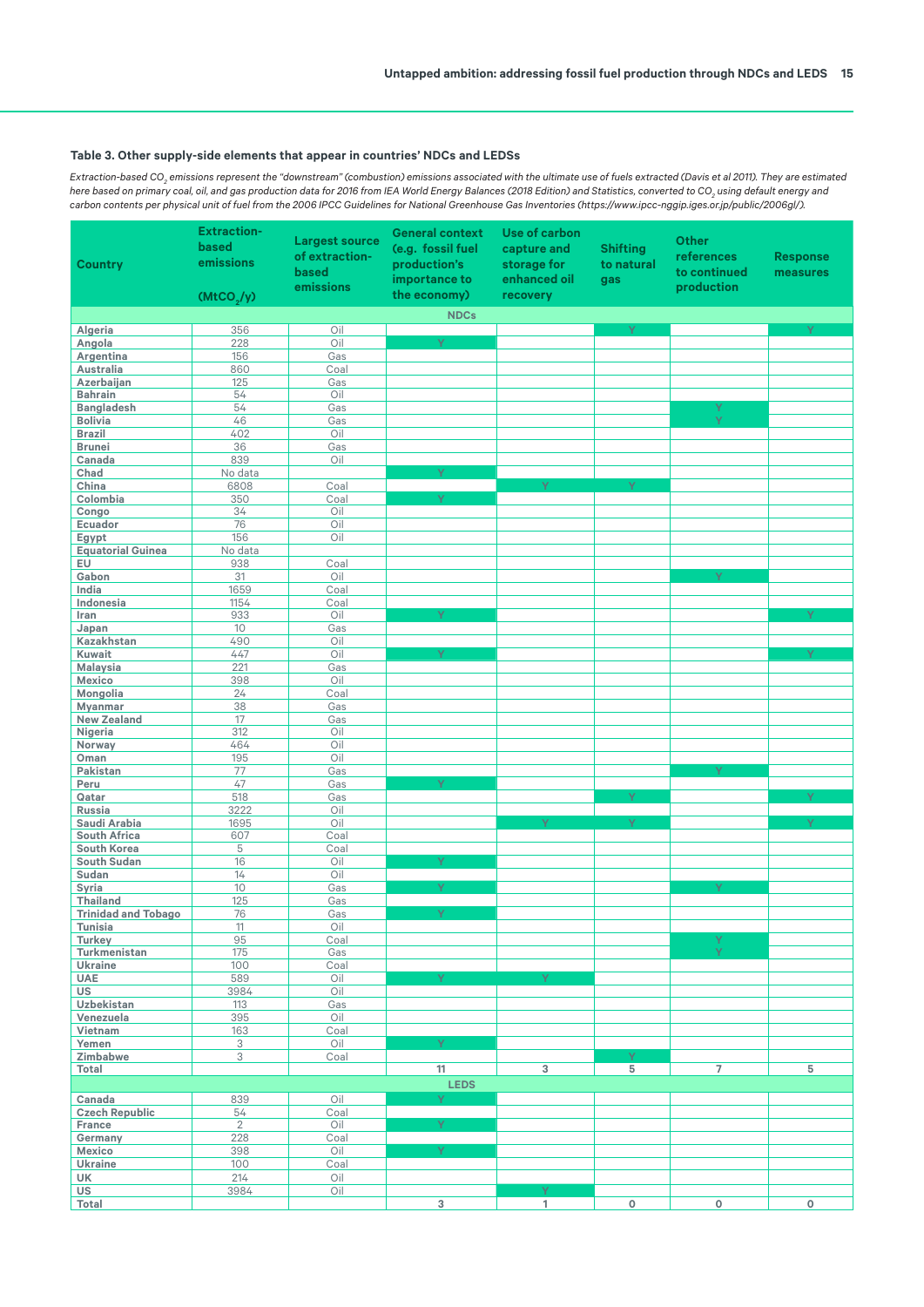#### **General context**

Eleven of the NDCs<sup>7</sup> and three of the LEDS<sup>8</sup> that mention fossil fuel production do so in a general sense, by noting, for instance, their country's economic dependence on the oil and gas sector, or describing recent increases in fossil fuel extraction. Iran's NDC, for example, states that the "availability of hydrocarbon resources" combined with its young population and national development requirements have led development to "rely on energy-intensive industries" (Iran 2015, p.2). Kuwait's NDC notes that it is considered a country with a "single source of income", relying mainly on oil (Kuwait 2015, p.2). Canada and Mexico, in their LEDS, both highlight the importance of the oil and gas sector to their respective countries (Canada 2016, p.46; Mexico 2016, p.61). In future submissions, countries could build on such information by providing, for instance, more insight into the scale of their fossil fuel reserves and current and projected extraction levels.

#### **Use of carbon capture and storage for enhanced oil recovery**

Three NDCs and one LEDS outline plans to use carbon capture and storage for enhanced oil recovery. China's NDC says it will "promote the technologies of utilizing carbon dioxide to enhance oil recovery" (China 2016, p.13). Saudi Arabia in its NDC says it will operate an enhanced oil recovery demonstration project on a pilot testing basis to "assess the viability" of CO<sub>2</sub> sequestration in oil reservoirs (Saudi Arabia 2015, p.3). The UAE's NDC highlights that it is developing the region's "first commercial-scale network" for carbon capture, utilization, and storage (CCUS); this effort would capture emissions at a steel manufacturing plant and transport them to oil fields for use in enhanced oil recovery, "providing one of the first viable mechanisms to decarbonize essential energy intensive industries" (UAE 2015, p.2). The US, in its LEDS, also envisages using CCUS for enhanced oil recovery (US 2016a, pp.13, 52, 89). It is important to note that the use of CO<sub>2</sub> for the purposes of enhanced oil recovery may in many cases enable or increase output. Therefore, these countries' NDCs and LEDS could be strengthened by adding targets, pathways and measures to align oil production with Paris goals.

#### **Shifting to natural gas**

Three NDCs highlight the production of natural gas as a mitigation strategy. In this way, Qatar states that it "has been contributing indirectly" to mitigation efforts "by exporting Liquefied Natural Gas as a clean energy" (Qatar 2015, p.2). Saudi Arabia states that it will encourage investments towards exploration for and production of natural gas "to significantly increase its contribution to the national energy mix" (Saudi Arabia 2015, p.3). Algeria's NDC states that its "proven and possible natural gas resources" can advance the use of this source of energy (Algeria 2015, p.5). And China's NDC includes a statement that it aims to reach 30 billion cubic meters of coal-bed methane production (an unconventional form of natural gas extracted from coal deposits or coal seams) (China 2016, p.7).

LEDS are a space where countries could explore the long-term implications of a shift towards natural gas, including considering its potential risks and limitations as a transition fuel (see e.g., Lazarus, Tempest, et al. 2015). For instance, methane emissions from gas production, transport, and use can reduce or eliminate the benefits of gas relative to oil or coal, depending on the context (Bradley et al. 2018). Even more fundamentally, research suggests that replacing coal plants with new gas infrastructure would not cut emissions by enough to meet Paris targets – and instead could lock in emissions for decades to come (Stockman 2019).

#### **Other references to continued production**

Notably, seven NDCs<sup>9</sup> explicitly mention plans to continue or expand fossil fuel production (not including those, discussed above, that imply continued fossil fuel production through cleaner techniques or shifts to other fuels). For instance, Bangladesh lists under its mitigation objectives the development of coal mines and coal-fired power stations to maximize coal output and manage coal-fired power stations in a carbonneutral way (Bangladesh 2015, p.5). Similarly, Bolivia writes of "boosting the oil and mining sectors" (Bolivia 2016, p.5) and Pakistan anticipates that "all domestic sources of energy, including coal" will be "fully harnessed" (Pakistan 2016, p.10).

<sup>7</sup> Angola, Chad, Colombia, Iran, Kuwait, Peru, South Sudan, Syria, Trinidad and Tobago, the United Arab Emirates (UAE), and Yemen

<sup>8</sup> Canada, France and Mexico

<sup>9</sup> Bangladesh, Bolivia, Gabon, Pakistan, Syria, Turkey, and Turkmenistan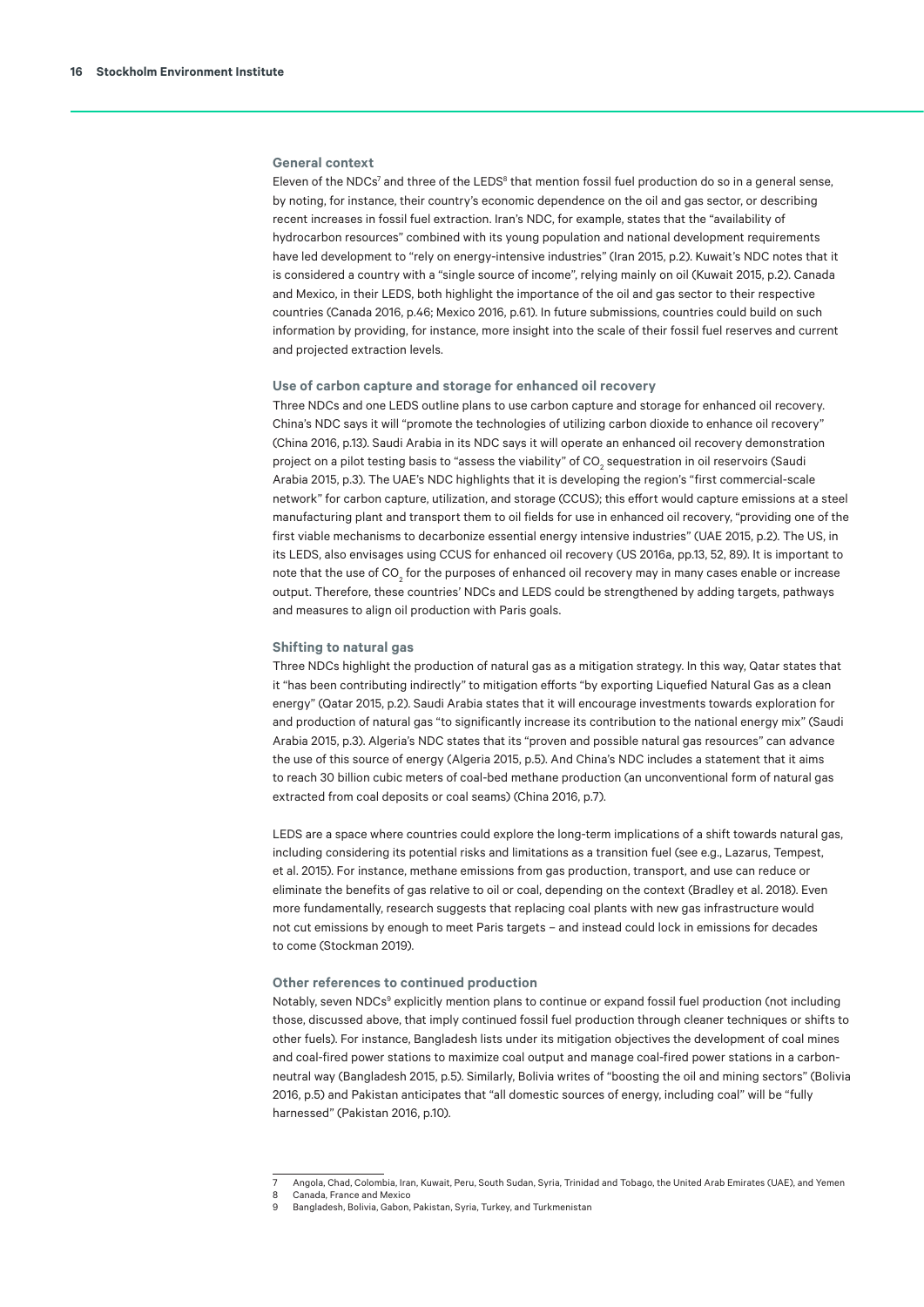<span id="page-16-0"></span>While global fossil fuel production needs to decrease drastically to meet climate goals, this does not mean that every country needs to curb extraction at the same pace, and at the same time. In line with the UN climate regime's equity principles, it seems reasonable to propose, for example, that a greater responsibility to curb extraction should fall to countries and other actors who have been responsible for extraction of fossil fuels in the past, and who have more capacity (Kartha et al. 2018). Per UNFCCC guidance, it is therefore critical that countries include, in their references to fossil fuel production, information on their assumptions and approaches to equity to enable assessment of whether these are indeed fair and ambitious. Rather than planning only for continued fossil fuel extraction, developing countries could also consider including supply-side measures in their NDCs and LEDS that are (partially) conditional on international support.

#### **Response measures**

A controversial aspect of the equity debate is the reference, by some countries, to the negative impacts of climate change measures on their economies. Five NDCs<sup>10</sup> — four of which also discuss the need for economic diversification — mention fossil fuel production in the context of such climate change "response measures". For instance, Algeria states that its national economy is "highly dependent on petroleum export revenues…[which] makes Algeria vulnerable to climate change adverse effects, as well as to the negative impacts of response measures" (Algeria 2015, p.8). Iran states that its dependence on oil revenues and the impact of response measures make the country a "suitable candidate" for finance, technology transfer, and capacity-building support (Iran 2015, p.2).

The Paris Agreement calls on Parties to take into consideration, in the implementation of the Agreement, the concerns of Parties with economies most affected by the impacts of response measures, in particular those of developing countries (UNFCCC 2015a, Article 4.15). At the same time, many UNFCCC Parties and observers may find it objectionable if limited climate finance were allocated to relatively wealthy fossil fuel exporting nations instead of the most vulnerable or those with the least capacity (Depledge 2008; Kartha et al. 2018). While certainly not easy to resolve, this tension again illustrates the need for countries to make their assumptions and approaches to equity more explicit in the context of fossil fuel extraction. Inclusion of such information in NDCs and LEDS is an important step in promoting transparency and debate on the question of whose fossil fuel assets can fairly be extracted in light of the limited remaining extraction budget, and which countries should be supported in the process.

# **6. Discussion and Conclusion**

Meeting the goals of the Paris Agreement will require a rapid decline in global fossil fuel production and related investment. As the key international documents for countries to communicate and enhance their ambition on climate action, nationally determined contributions (NDCs) and long-term low greenhouse gas emission development strategies (LEDS) have significant potential to be used by countries to communicate plans to phase out or restrict fossil fuel production. This paper proposes six key elements for inclusion in this regard: background information on national fossil fuel reserves, and current and projected production; pathways and targets for aligning fossil fuel production with Paris Agreement goals; policy measures to manage a wind-down of fossil fuel production; just transition and economic diversification plans and measures; interventions to reduce production-related emissions; and equity considerations.

The bottom-up nature of these plans gives countries the flexibility to incorporate supply-side approaches into their NDCs and LEDS. Despite that, our analysis shows that one-third of fossil fuel producing countries do not refer to fossil fuel supply in their NDCs at all. Although six out of the eight LEDS submitted by fossil fuel producers mention fossil fuel production in some way, none detail pathways or targets to align production with Paris goals, or policy measures to wind down production.

Many countries highlight plans to pursue cleaner fossil fuel production, but the other recommended elements cited above go largely unaddressed. The exceptions are two NDCs, which highlight measures to financially disincentivize, or address public support for, fossil fuel production. Some NDCs explicitly mention plans to continue fossil fuel production, or reference the potential negative impacts of response

<sup>10</sup> Algeria, Iran, Kuwait, Oatar, and Saudi Arabia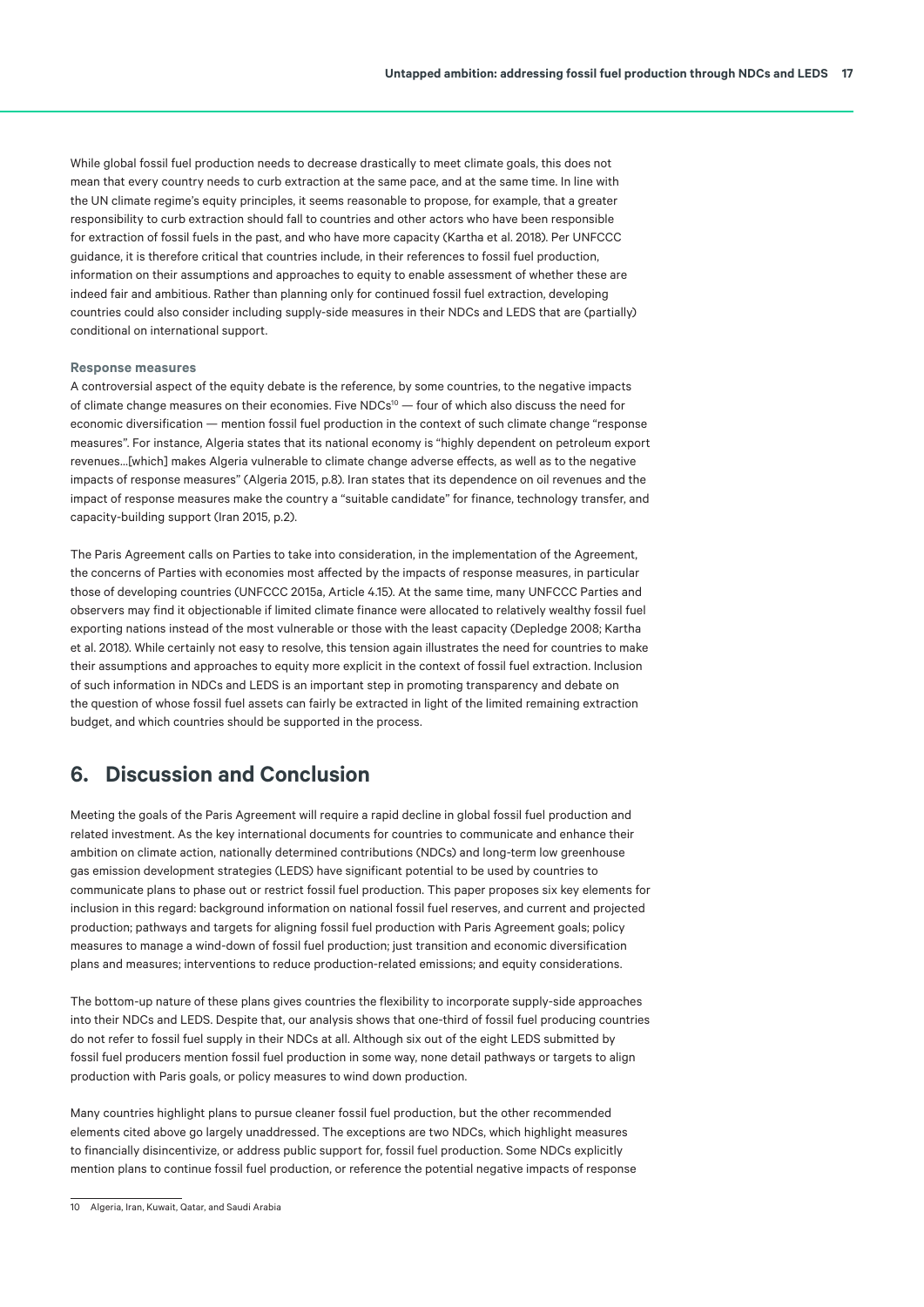measures. Planning for a managed decline in fossil fuel production is thus a key omission from most countries' climate change plans, one with severe climate and equity implications.

The analysis in this paper has focused on the NDCs and LEDS of the current main fossil fuel producers. Since additional countries may become producers in future, it is important for such Parties to also include supply-side information in their NDCs and LEDS. A future study on this topic could examine the extent to which this subset of countries is doing so.

It is also important to interrogate why fossil fuel supply-side approaches have been largely overlooked in countries' NDCs and LEDS. Most fundamentally, this reflects a broader trend in countries' climate policymaking, which has long focused almost exclusively on demand-side approaches. As highlighted in this paper, however, policy-makers are increasingly being called on to acknowledge and address the climate risks associated with untempered fossil fuel extraction. In this regard, the adoption of an extraction-based accounting system – in parallel with existing territorial GHG accounting approaches – could play a role in socializing the need for countries to take into account their fossil fuel production levels and associated emissions in their climate change planning and action (Steininger et al. 2016).

The lack of supply-side references in countries' NDCs and LEDS also may relate to the way these plans have been developed. Many plans provide relatively little detail beyond headline GHG emission mitigation targets. With new guidance for NDCs in place, however, countries are expected to provide further transparency into various aspects of these plans in the next submission round. This provides an opportunity to enhance transparency on both the demand- and the supply-side.

Finally, the importance of timing must be emphasized. Given the 2020 deadline for communication of LEDS and new or updated NDCs, the 2019-2020 period offers a narrow window of opportunity for countries to more fully harness the policy approaches outlined in this paper. As a key milestone for enhanced climate action, the UN Secretary-General's Climate Action Summit in September 2019 represents an opportune moment for countries to begin to align fossil fuel production with Paris goals.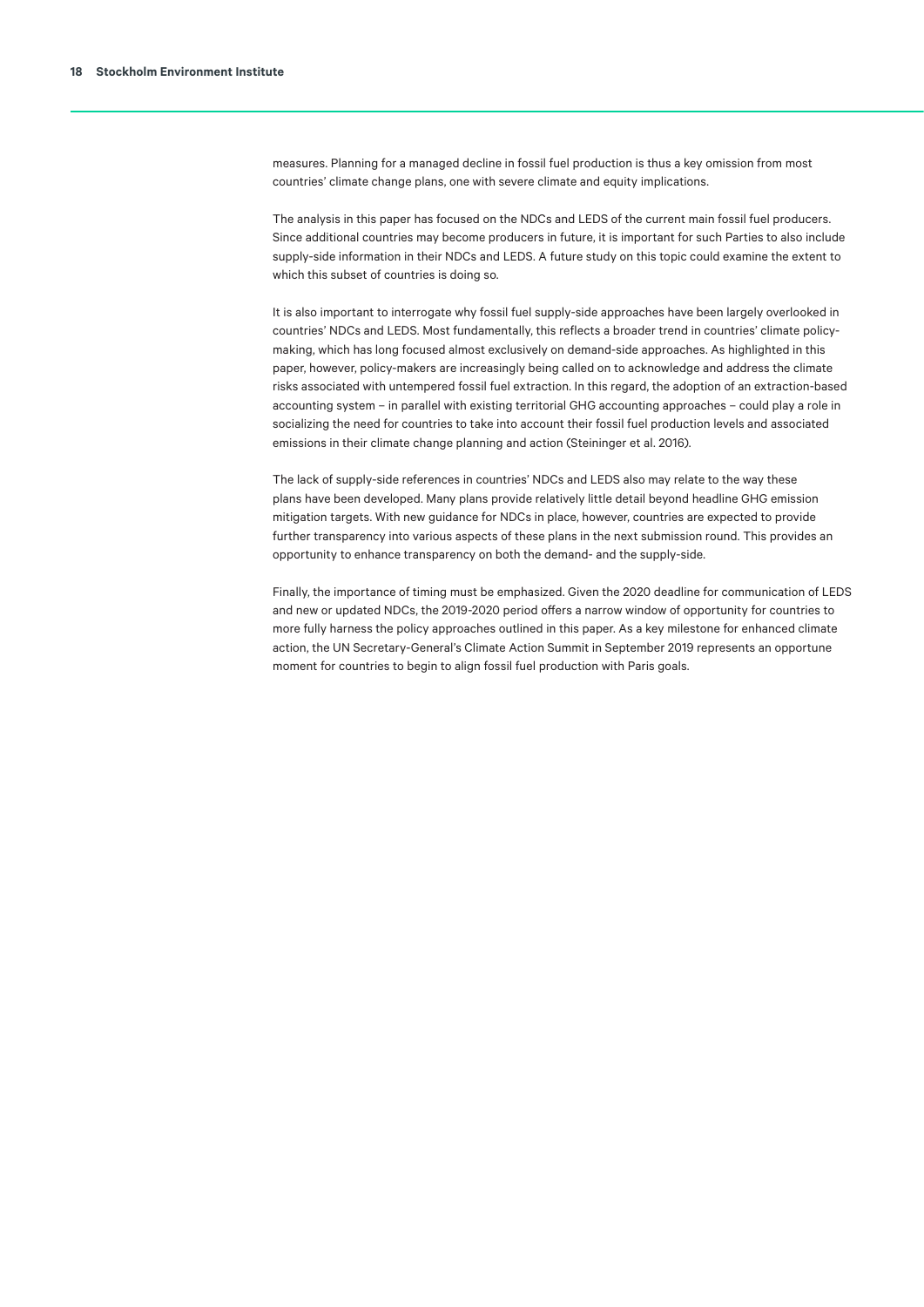# <span id="page-18-0"></span>**7. References**

- Algeria (2015). *Intended Nationally Determined Contribution INDC Algeria*. People's Democratic Republic of Algeria. [https://www4.](https://www4.unfccc.int/sites/ndcstaging/PublishedDocuments/Algeria%20First/Algeria%20-%20INDC%20(English%20unofficial%20translation)%20September%2003,2015.pdf) [unfccc.int/sites/ndcstaging/PublishedDocuments/Algeria%20First/](https://www4.unfccc.int/sites/ndcstaging/PublishedDocuments/Algeria%20First/Algeria%20-%20INDC%20(English%20unofficial%20translation)%20September%2003,2015.pdf) [Algeria%20-%20INDC%20\(English%20unofficial%20translation\)%20](https://www4.unfccc.int/sites/ndcstaging/PublishedDocuments/Algeria%20First/Algeria%20-%20INDC%20(English%20unofficial%20translation)%20September%2003,2015.pdf) [September%2003,2015.pdf](https://www4.unfccc.int/sites/ndcstaging/PublishedDocuments/Algeria%20First/Algeria%20-%20INDC%20(English%20unofficial%20translation)%20September%2003,2015.pdf)
- Al-Sahiri, A. (2018). *Prospects for Climate Change Integration into the GCC Economic Diversification Strategies*. LSE Middle East Centre, London. [http://eprints.lse.ac.uk/86873/1/Al-Sarihi\\_Prospects for](http://eprints.lse.ac.uk/86873/1/Al-Sarihi_Prospects for climate change_2018.pdf)  [climate change\\_2018.pdf](http://eprints.lse.ac.uk/86873/1/Al-Sarihi_Prospects for climate change_2018.pdf)
- Atteridge, A., Verkuijl, C. and Dzebo, A. (2019). Nationally determined contributions (NDCs) as instruments for promoting national development agendas? An analysis of small island developing states (SIDS). *Climate Policy*. 1–14. [DOI: 10.1080/14693062.2019.1605331](https://doi.org/10.1080/14693062.2019.1605331)
- Bangladesh (2015). *Intended Nationally Determined Contributions (INDC).* People's Republic of Bangladesh. [https://www4.unfccc.](https://www4.unfccc.int/sites/ndcstaging/PublishedDocuments/Bangladesh%20First/INDC_2015_of_Bangladesh.pdf) [int/sites/ndcstaging/PublishedDocuments/Bangladesh%20First/](https://www4.unfccc.int/sites/ndcstaging/PublishedDocuments/Bangladesh%20First/INDC_2015_of_Bangladesh.pdf) [INDC\\_2015\\_of\\_Bangladesh.pdf](https://www4.unfccc.int/sites/ndcstaging/PublishedDocuments/Bangladesh%20First/INDC_2015_of_Bangladesh.pdf)
- Bast, E., Doukas, A., Pickard, S., Van der Burg, L. and Whitley, S. (2015). *Empty Promises: G20 Subsidies to Oil, Gas and Coal Production*. Overseas Development Institute and Oil Change International, London and Washington, DC. [https://www.odi.org/](https://www.odi.org/publications/10058-empty-promises-g20-subsidies-oil-gas-and-coal-production) [publications/10058-empty-promises-g20-subsidies-oil-gas-and](https://www.odi.org/publications/10058-empty-promises-g20-subsidies-oil-gas-and-coal-production)[coal-production](https://www.odi.org/publications/10058-empty-promises-g20-subsidies-oil-gas-and-coal-production)
- Bolivia (2016). *Intended Nationally Determined Contribution from the Plurinational State of Bolivia*. Plurinational State of Bolivia. [https://](https://www4.unfccc.int/sites/ndcstaging/PublishedDocuments/Bolivia%20(Plurinational%20State%20of)%20First/INDC-Bolivia-english) [www4.unfccc.int/sites/ndcstaging/PublishedDocuments/Bolivia%20](https://www4.unfccc.int/sites/ndcstaging/PublishedDocuments/Bolivia%20(Plurinational%20State%20of)%20First/INDC-Bolivia-english) [\(Plurinational%20State%20of\)%20First/INDC-Bolivia-english](https://www4.unfccc.int/sites/ndcstaging/PublishedDocuments/Bolivia%20(Plurinational%20State%20of)%20First/INDC-Bolivia-english)
- BP (2018). *BP Statistical Review of World Energy*. BP. [https://www.bp.com/](https://www.bp.com/content/dam/bp/business-sites/en/global/corporate/pdfs/energy-economics/statistical-review/bp-stats-review-2018-full-report.pdf) [content/dam/bp/business-sites/en/global/corporate/pdfs/energy](https://www.bp.com/content/dam/bp/business-sites/en/global/corporate/pdfs/energy-economics/statistical-review/bp-stats-review-2018-full-report.pdf)[economics/statistical-review/bp-stats-review-2018-full-report.pdf](https://www.bp.com/content/dam/bp/business-sites/en/global/corporate/pdfs/energy-economics/statistical-review/bp-stats-review-2018-full-report.pdf)
- Bradley, S., Lahn, G. and Pye, S. (2018). *Carbon Risk and Resilience: How Energy Transition Is Changing the Prospects for Developing Countries with Fossil Fuels*. Chatham House, London. [https://www.](https://www.chathamhouse.org/sites/default/files/publications/research/2018-07-12-carbon-risk-resilience-bradley-lahn-pye-final.pdf) [chathamhouse.org/sites/default/files/publications/research/2018-07-](https://www.chathamhouse.org/sites/default/files/publications/research/2018-07-12-carbon-risk-resilience-bradley-lahn-pye-final.pdf) [12-carbon-risk-resilience-bradley-lahn-pye-final.pdf](https://www.chathamhouse.org/sites/default/files/publications/research/2018-07-12-carbon-risk-resilience-bradley-lahn-pye-final.pdf)
- Bruckner, T., Bashmakov, I. A. and Mulugetta, Y. (2014). Energy systems. In *Climate Change 2014: Mitigation of Climate Change. Contribution of Working Group III to the Fifth Assessment Report of the Intergovernmental Panel on Climate Change*. Edenhofer, O., Pichs-Madruga, R., Sokona, Y., Farahani, E., Kadner, S., et al. (eds). Cambridge University Press, Cambridge, UK, and New York. [https://](https://www.ipcc.ch/report/ar5/wg3/) [www.ipcc.ch/report/ar5/wg3/](https://www.ipcc.ch/report/ar5/wg3/)
- Canada (2016). *Canada's Mid-Century Long-Term Low-Greenhouse Gas Development Strategy*. Government of Canada. [https://unfccc.](https://unfccc.int/files/focus/long-term_strategies/application/pdf/canadas_mid-century_long-term_strategy.pdf) [int/files/focus/long-term\\_strategies/application/pdf/canadas\\_mid](https://unfccc.int/files/focus/long-term_strategies/application/pdf/canadas_mid-century_long-term_strategy.pdf)[century\\_long-term\\_strategy.pdf](https://unfccc.int/files/focus/long-term_strategies/application/pdf/canadas_mid-century_long-term_strategy.pdf)
- Canada (2017). *Canada's 2017 Nationally Determined Contribution Submission to the United Nations Framework Convention on Climate Change*. Canada. [https://www4.unfccc.int/sites/ndcstaging/](https://www4.unfccc.int/sites/ndcstaging/PublishedDocuments/Canada%20First/Canada%20First%20NDC-Revised%20submission%202017-05-11.pdf) [PublishedDocuments/Canada%20First/Canada%20First%20NDC-](https://www4.unfccc.int/sites/ndcstaging/PublishedDocuments/Canada%20First/Canada%20First%20NDC-Revised%20submission%202017-05-11.pdf)[Revised%20submission%202017-05-11.pdf](https://www4.unfccc.int/sites/ndcstaging/PublishedDocuments/Canada%20First/Canada%20First%20NDC-Revised%20submission%202017-05-11.pdf)
- Carbon Tracker and Grantham Institute (2013). *Unburnable Carbon 2013: Wasted Capital and Stranded Assets*. [www.carbontracker.org/report/](http://www.carbontracker.org/report/wasted-capital-and-stranded-assets) [wasted-capital-and-stranded-assets](http://www.carbontracker.org/report/wasted-capital-and-stranded-assets)
- Chan, N. (2016). The 'new' impacts of the implementation of climate change response measures. *Review of European, Comparative & International Environmental Law*, 25(2). 228–37. [DOI: 10.1111/reel.12161](https://doi.org/10.1111/reel.12161)
- China (2016). *Enhanced Actions on Climate Change: China's Intended Nationally Determined Contributions*. People's Republic of China. [https://www4.unfccc.int/sites/ndcstaging/PublishedDocuments/](https://www4.unfccc.int/sites/ndcstaging/PublishedDocuments/China%20First/China’s%20First%20NDC%20Submission.pdf) [China%20First/China's%20First%20NDC%20Submission.pdf](https://www4.unfccc.int/sites/ndcstaging/PublishedDocuments/China%20First/China’s%20First%20NDC%20Submission.pdf)
- Clark, P. (2015). Mark Carney warns investors face 'huge' climate change losses. *The Financial Times*, 29 September 2015. [https://www.ft.com/](https://www.ft.com/content/622de3da-66e6-11e5-97d0-1456a776a4f5) [content/622de3da-66e6-11e5-97d0-1456a776a4f5](https://www.ft.com/content/622de3da-66e6-11e5-97d0-1456a776a4f5)
- Climate Action Network International (2018). CAN Position: The need for restrictions on Fossil Fuel Supply. September 2018. [http://www.](http://www.climatenetwork.org/sites/default/files/can_position_fossil_fuel_supply_restriction_september_2018.pdf) [climatenetwork.org/sites/default/files/can\\_position\\_fossil\\_fuel\\_](http://www.climatenetwork.org/sites/default/files/can_position_fossil_fuel_supply_restriction_september_2018.pdf) [supply\\_restriction\\_september\\_2018.pdf](http://www.climatenetwork.org/sites/default/files/can_position_fossil_fuel_supply_restriction_september_2018.pdf)
- Climate Action Summit Team (2019). Information Note of 2019 Climate Summit of the Secretary-General. March 2019. [https://www.](https://www.documentcloud.org/documents/5780060-2019-03-20-Information-Note-of-2019-Climate.html) [documentcloud.org/documents/5780060-2019-03-20-Information-](https://www.documentcloud.org/documents/5780060-2019-03-20-Information-Note-of-2019-Climate.html)[Note-of-2019-Climate.html](https://www.documentcloud.org/documents/5780060-2019-03-20-Information-Note-of-2019-Climate.html)
- Davis, S. J., Peters, G. P. and Caldeira, K. (2011). The supply chain of CO2 emissions. *Proceedings of the National Academy of Sciences*, 108(45). 18554–59. [DOI:10.1073/pnas.1107409108](https://doi.org/10.1073/pnas.1107409108)
- Depledge, J. (2008). Striving for No: Saudi Arabia in the Climate Change Regime. *Global Environmental Politics*, 8(4). 9–35. [DOI: 10.1162/glep.2008.8.4.9](https://doi.org/10.1162/glep.2008.8.4.9)
- Erickson, P., Kartha, S., Lazarus, M. and Tempest, K. (2015). Assessing carbon lock-in. *Environmental Research Letters*, 10(8). 084023. [DOI: 10.1088/1748-9326/10/8/084023](https://doi.org/10.1088/1748-9326/10/8/084023)
- Espinosa, P. (2018). We Need Long-Term Strategies to Meet the Climate Challenge. *United Nations Framework Convention on Climate Change*, 12 April 2018. [https://unfccc.int/news/we-need-long-term](https://unfccc.int/news/we-need-long-term-strategies-to-meet-the-climate-challenge)[strategies-to-meet-the-climate-challenge](https://unfccc.int/news/we-need-long-term-strategies-to-meet-the-climate-challenge)
- EU (2015). *Intended Nationally Determined Contribution of the EU and Its Member States*. Latvia and the European Commission on Behalf of the European Union and its Member States. [https://www4.unfccc.int/](https://www4.unfccc.int/sites/ndcstaging/PublishedDocuments/European%20Union%20First/LV-03-06-EU%20INDC.pdf) [sites/ndcstaging/PublishedDocuments/European%20Union%20First/](https://www4.unfccc.int/sites/ndcstaging/PublishedDocuments/European%20Union%20First/LV-03-06-EU%20INDC.pdf) [LV-03-06-EU%20INDC.pdf](https://www4.unfccc.int/sites/ndcstaging/PublishedDocuments/European%20Union%20First/LV-03-06-EU%20INDC.pdf)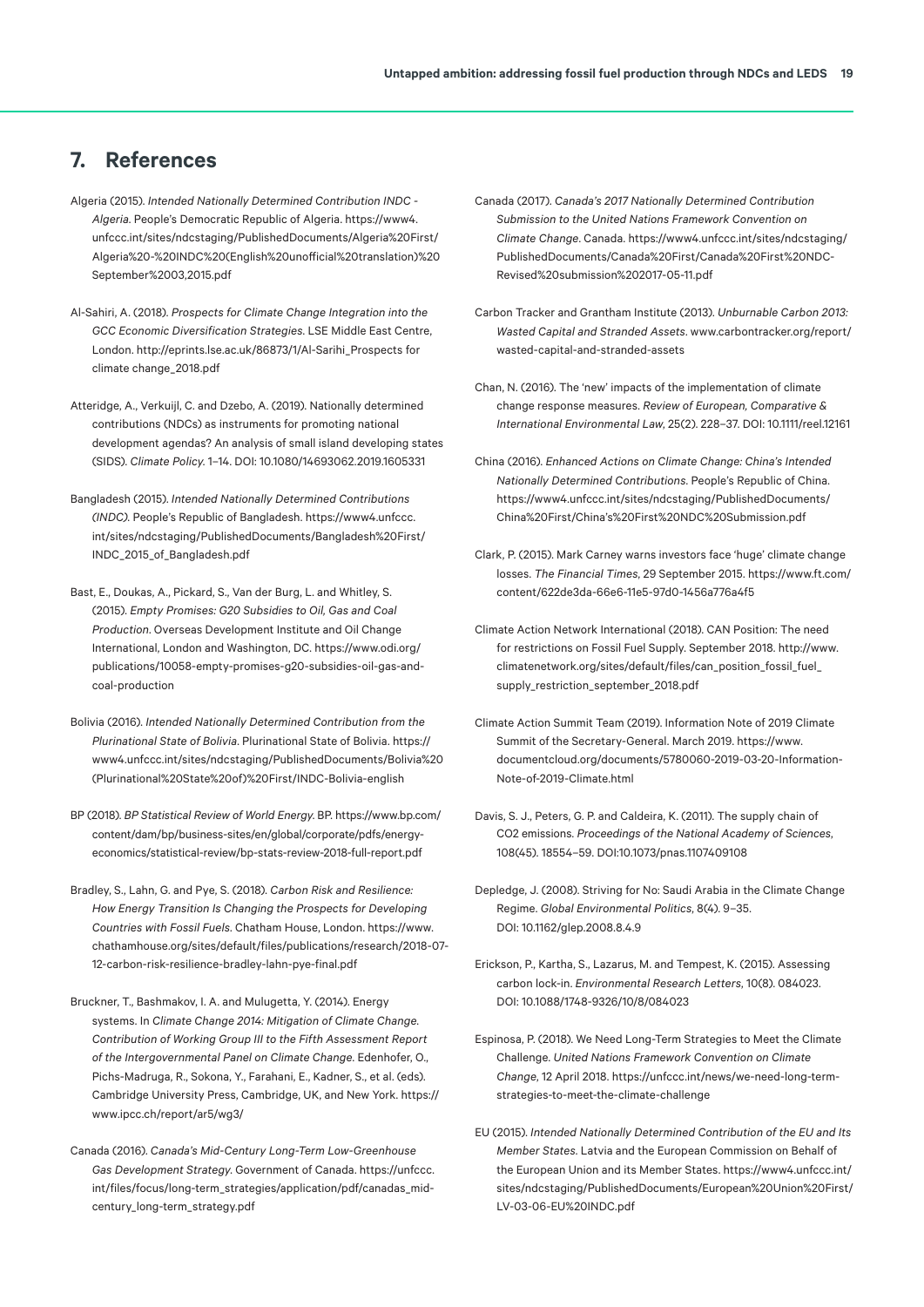Fæhn, T., Hagem, C., Lindholt, L., Mæland, S. and Einar Rosendahl, K. (2017). Climate policies in a fossil fuel producing country -- demand versus supply side policies. *The Energy Journal*, 38(1). [DOI: 10.5547/01956574.38.1.tfae](https://doi.org/10.5547/01956574.38.1.tfae)

Gerasimchuk, I., Merrill, L., Bridle, R., Gass, P., Sanchez, L., Kitsun, L. and Wooders, P. (2017). *Fossil Fuel Phase-out and a Just Transition: Learning from Stories of Coal Phase-Outs*. International Institute for Sustainable Development, Winnipeg, Canada. [https://unfccc.int/](https://unfccc.int/sites/default/files/resource/69_IISD%20Fossil%20fuel%20phase%20out%20and%20just%20transition,%20stories%20for%20success.pdf) [sites/default/files/resource/69\\_IISD%20Fossil%20fuel%20phase%20](https://unfccc.int/sites/default/files/resource/69_IISD%20Fossil%20fuel%20phase%20out%20and%20just%20transition,%20stories%20for%20success.pdf) [out%20and%20just%20transition,%20stories%20for%20success.pdf](https://unfccc.int/sites/default/files/resource/69_IISD%20Fossil%20fuel%20phase%20out%20and%20just%20transition,%20stories%20for%20success.pdf)

Germany (2016). *Climate Action Plan 2050*. Germany. [https://unfccc.int/](https://unfccc.int/sites/default/files/resource/Klimaschutzplan_2050_eng_bf.pdf) [sites/default/files/resource/Klimaschutzplan\\_2050\\_eng\\_bf.pdf](https://unfccc.int/sites/default/files/resource/Klimaschutzplan_2050_eng_bf.pdf)

Green, F. and Denniss, R. (2018). Cutting with both arms of the scissors: the economic and political case for restrictive supply-side climate policies. *Climatic Change*, 150(1–2). 73–87. [DOI: 10.1007/s10584-018-2162-x](https://doi.org/10.1007/s10584-018-2162-x)

IEA (2016). *World Energy Investment 2016*. International Energy Agency, Organisation for Economic Cooperation and Development, Paris

IEA (2019). World energy balances (Edition 2018). [DOI: 10.1787/42865fbe-en](https://doi.org/10.1787/42865fbe-en)

ILO (2015). *Guidelines for a Just Transition towards Environmentally Sustainable Economies and Societies for All*. International Labour Organization. [https://www.ilo.org/wcmsp5/groups/public/---ed\\_](https://www.ilo.org/wcmsp5/groups/public/---ed_emp/---emp_ent/documents/publication/wcms_432859.pdf) [emp/---emp\\_ent/documents/publication/wcms\\_432859.pdf](https://www.ilo.org/wcmsp5/groups/public/---ed_emp/---emp_ent/documents/publication/wcms_432859.pdf)

India (2016). *India's Intended Nationally Determined Contribution: Working towards Climate Justice*. India. [https://www4.unfccc.int/](https://www4.unfccc.int/sites/ndcstaging/PublishedDocuments/India%20First/INDIA%20INDC%20TO%20UNFCCC.pdf) [sites/ndcstaging/PublishedDocuments/India%20First/INDIA%20](https://www4.unfccc.int/sites/ndcstaging/PublishedDocuments/India%20First/INDIA%20INDC%20TO%20UNFCCC.pdf) [INDC%20TO%20UNFCCC.pdf](https://www4.unfccc.int/sites/ndcstaging/PublishedDocuments/India%20First/INDIA%20INDC%20TO%20UNFCCC.pdf)

IPCC (2006). *2006 IPCC Guidelines for National Greenhouse Gas Inventories.* H. Eggleston, L. Buendia, K. Miwa, T. Ngara, and K. Tanabe (eds.). Institute for Global Environmental Strategies (IGES) on behalf of the Intergovernmental Panel on Climate Change, Hayama, Japan.

Iran (2015). *Intended Nationally Determined Contribution*. Islamic Republic of Iran. [https://www4.unfccc.int/sites/submissions/INDC/](https://www4.unfccc.int/sites/submissions/INDC/Published%20Documents/Iran/1/INDC%20Iran%20Final%20Text.pdf) [Published%20Documents/Iran/1/INDC%20Iran%20Final%20Text.pdf](https://www4.unfccc.int/sites/submissions/INDC/Published%20Documents/Iran/1/INDC%20Iran%20Final%20Text.pdf)

ITUC (2017). *Just Transition - Where Are We Now and What's next? A Guide to National Policies and International Climate Governance*. International Trade Union Confederation. [https://www.ituc-csi.org/](https://www.ituc-csi.org/just-transition-where-are-we-now) [just-transition-where-are-we-now](https://www.ituc-csi.org/just-transition-where-are-we-now)

Just Transition Centre and The B Team (2018). *Just Transition: A Business Guide*. [https://www.ituc-csi.org/IMG/pdf/just\\_transition\\_-](https://www.ituc-csi.org/IMG/pdf/just_transition_-_a_business_guide.pdf) [\\_a\\_business\\_guide.pdf](https://www.ituc-csi.org/IMG/pdf/just_transition_-_a_business_guide.pdf)

Kartha, S., Caney, S., Dubash, N. K. and Muttitt, G. (2018). Whose carbon is burnable? Equity considerations in the allocation of a "right to extract". *Climatic Change*, 150(1–2). 117–29. [DOI: 10.1007/s10584-018-2209-z](https://doi.org/10.1007/s10584-018-2209-z)

Kuwait (2015). *Intended Nationally Determined Contributions*. State of Kuwait. [https://www4.unfccc.int/sites/ndcstaging/PublishedDocuments/](https://www4.unfccc.int/sites/ndcstaging/PublishedDocuments/Kuwait%20First/Kuwait%20First%20NDC_English.pdf) [Kuwait%20First/Kuwait%20First%20NDC\\_English.pdf](https://www4.unfccc.int/sites/ndcstaging/PublishedDocuments/Kuwait%20First/Kuwait%20First%20NDC_English.pdf)

Lazarus, M., Erickson, P. and Tempest, K. (2015). *Supply-Side Climate Policy: The Road Less Taken*. Stockholm Environment Institute, Stockholm. [https://www.sei.org/publications/supply-side-climate](https://www.sei.org/publications/supply-side-climate-policy-the-road-less-taken/)[policy-the-road-less-taken/](https://www.sei.org/publications/supply-side-climate-policy-the-road-less-taken/)

Lazarus, M., Tempest, K., Klevnäs, P. and Korsbakken, J. I. (2015). *Natural Gas: Guardrails for a Potential Climate Bridge*. Stockholm Environment Institute and The New Climate Economy. [https://www.](https://www.sei.org/publications/natural-gas-guardrails-for-a-potential-climate-bridge/) [sei.org/publications/natural-gas-guardrails-for-a-potential-climate](https://www.sei.org/publications/natural-gas-guardrails-for-a-potential-climate-bridge/)[bridge/](https://www.sei.org/publications/natural-gas-guardrails-for-a-potential-climate-bridge/)

Lazarus, M. and van Asselt, H. (2018). Fossil fuel supply and climate policy: exploring the road less taken. *Climatic Change*, 150(1–2). 1–13. [DOI: 10.1007/s10584-018-2266-3](https://doi.org/10.1007/s10584-018-2266-3)

Levin, K., Fransen, T., Ross, K., Elliott, C., Manion, M., Waite, R., Northrop, E. and Worker, J. (2018). *Long-Term Low Greenhouse Gas Emission Development Strategies: Input Document for the G20 Climate Sustainability Working Group*. World Resources Institute and UN Development Programme. [https://www.wri.org/publication/](https://www.wri.org/publication/designing-G20-long-term-strategies) [designing-G20-long-term-strategies](https://www.wri.org/publication/designing-G20-long-term-strategies)

McGlade, C. and Ekins, P. (2015). The geographical distribution of fossil fuels unused when limiting global warming to 2 °C. *Nature*, 517(7533). 187–90. [DOI: 10.1038/nature14016](https://doi.org/10.1038/nature14016)

Mexico (2016). *Mexico's Climate Change Mid-Century Strategy*. Mexico. [https://unfccc.int/files/focus/long-term\\_strategies/application/pdf/](https://unfccc.int/files/focus/long-term_strategies/application/pdf/mexico_mcs_final_cop22nov16_red.pdf) [mexico\\_mcs\\_final\\_cop22nov16\\_red.pdf](https://unfccc.int/files/focus/long-term_strategies/application/pdf/mexico_mcs_final_cop22nov16_red.pdf)

Mills-Novoa, M. and Liverman, D. M. (2019). Nationally determined contributions: material climate commitments and discursive positioning in the NDCs. *Wiley Interdisciplinary Reviews: Climate Change.* e589. [DOI: 10.1002/wcc.589](https://doi.org/10.1002/wcc.589)

Nachmany, M. and Setzer, J. (2018). *Global Trends in Climate Change Legislation and Litigation: 2018 Snapshot*. Grantham Research Institute on Climate Change and the Environment, London. [http://](http://www.lse.ac.uk/GranthamInstitute/publication/global-trends-in-climate-change-legislation-and-litigation-2018-snapshot/) [www.lse.ac.uk/GranthamInstitute/publication/global-trends-in](http://www.lse.ac.uk/GranthamInstitute/publication/global-trends-in-climate-change-legislation-and-litigation-2018-snapshot/)[climate-change-legislation-and-litigation-2018-snapshot/](http://www.lse.ac.uk/GranthamInstitute/publication/global-trends-in-climate-change-legislation-and-litigation-2018-snapshot/)

Nigeria (2017). *Nigeria's Intended Nationally Determined Contribution*. Nigeria. [https://www4.unfccc.int/sites/ndcstaging/](https://www4.unfccc.int/sites/ndcstaging/PublishedDocuments/Nigeria%20First/Approved%20Nigeria’s%20INDC_271115.pdf) [PublishedDocuments/Nigeria%20First/Approved%20Nigeria's%20](https://www4.unfccc.int/sites/ndcstaging/PublishedDocuments/Nigeria%20First/Approved%20Nigeria’s%20INDC_271115.pdf) [INDC\\_271115.pdf](https://www4.unfccc.int/sites/ndcstaging/PublishedDocuments/Nigeria%20First/Approved%20Nigeria’s%20INDC_271115.pdf)

OECD (2017). *Investing in Climate, Investing in Growth*. Organisation for Economic Co-operation and Development, Paris. [DOI: 10.1787/9789264273528-en](https://doi.org/10.1787/9789264273528-en)

Pakistan (2016). *Pakistan's Intended Nationally Determined Contribution (PAK-INDC)*. Pakistan. [https://www4.unfccc.int/sites/](https://www4.unfccc.int/sites/ndcstaging/PublishedDocuments/Pakistan%20First/Pak-INDC.pdf) [ndcstaging/PublishedDocuments/Pakistan%20First/Pak-INDC.pdf](https://www4.unfccc.int/sites/ndcstaging/PublishedDocuments/Pakistan%20First/Pak-INDC.pdf)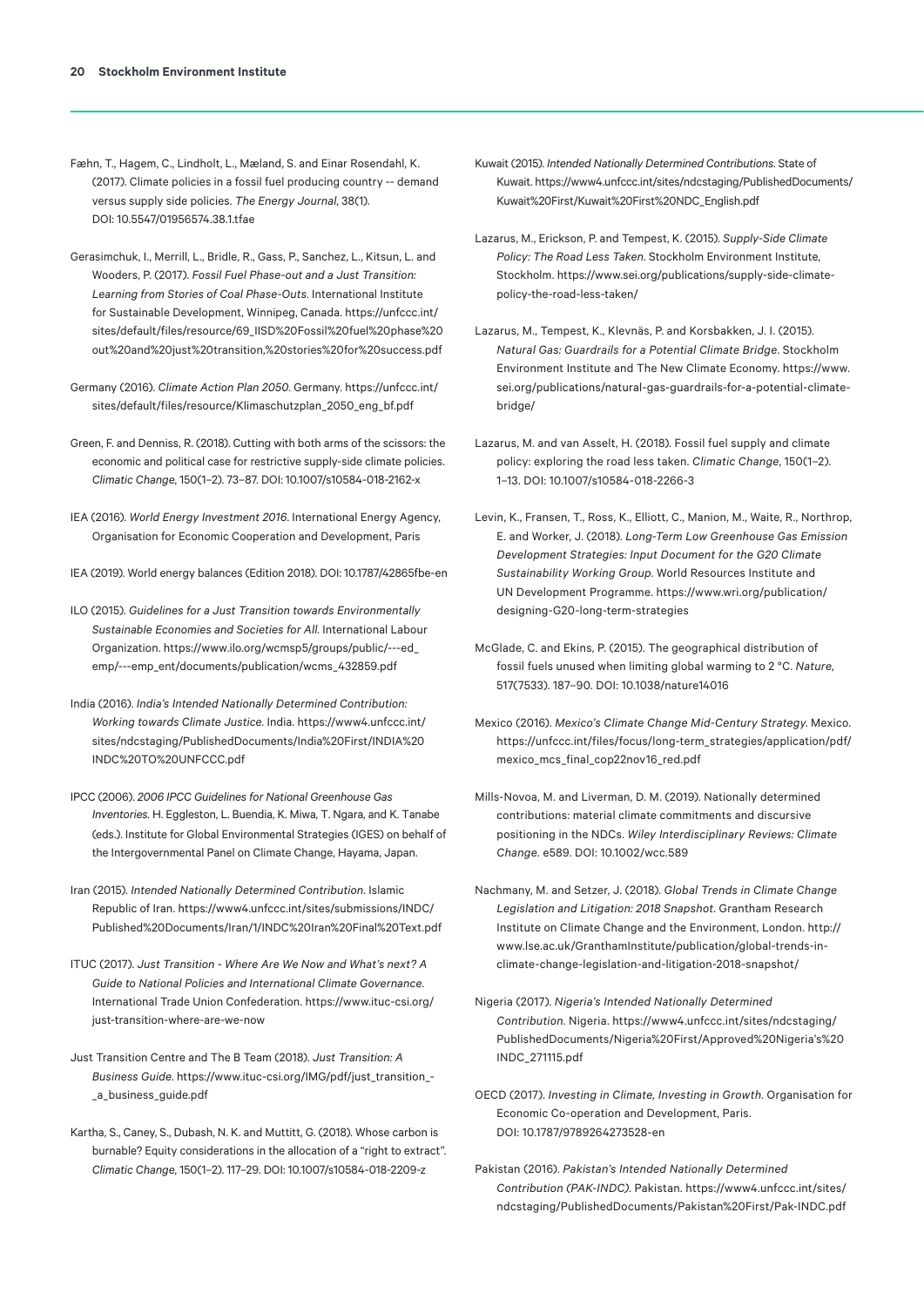- Pauw, P., Cassanmagnago, D., Mbeva, K., Hein, J., Guarin, A., et al. (2016). NDC Explorer. German Development Institute (Deutsches Institut Für Entwicklungspolitik), African Centre for Technology Studies, and Stockholm Environment Institute. 2016. [https://klimalog.die-gdi.de/ndc/#NDCExplorer/](https://klimalog.die-gdi.de/ndc/#NDCExplorer/worldMap?NDC??income???catIncome) [worldMap?NDC??income???catIncome](https://klimalog.die-gdi.de/ndc/#NDCExplorer/worldMap?NDC??income???catIncome)
- Pauw, W. P., Klein, R. J. T., Mbeva, K., Dzebo, A., Cassanmagnago, D. and Rudloff, A. (2018). Beyond headline mitigation numbers: we need more transparent and comparable NDCs to achieve the Paris Agreement on climate change. *Climatic Change*, 147(1–2). 23–29. [DOI: 10.1007/s10584-017-2122-x](https://doi.org/10.1007/s10584-017-2122-x)
- Piggot, G., Erickson, P., Lazarus, M. and van Asselt, H. (2017). *Addressing Fossil Fuel Production under the UNFCCC: Paris and Beyond*. Stockholm Environment Insitute, Stockholm. [https://www.sei.org/](https://www.sei.org/publications/fossil-fuel-production-unfccc/) [publications/fossil-fuel-production-unfccc/](https://www.sei.org/publications/fossil-fuel-production-unfccc/)
- Piggot, G., Erickson, P., van Asselt, H. and Lazarus, M. (2018). Swimming upstream: addressing fossil fuel supply under the UNFCCC. *Climate Policy*, 18(9). 1189–1202. [DOI: 10.1080/14693062.2018.1494535](https://doi.org/10.1080/14693062.2018.1494535)
- Qatar (2015). *Intended Nationally Determined Contributions (INDCs) Report*. State of Qatar. [https://www4.unfccc.int/sites/ndcstaging/](https://www4.unfccc.int/sites/ndcstaging/PublishedDocuments/Qatar%20First/Qatar%20INDCs%20Report%20-English.pdf) [PublishedDocuments/Qatar%20First/Qatar%20INDCs%20Report%20](https://www4.unfccc.int/sites/ndcstaging/PublishedDocuments/Qatar%20First/Qatar%20INDCs%20Report%20-English.pdf) [-English.pdf](https://www4.unfccc.int/sites/ndcstaging/PublishedDocuments/Qatar%20First/Qatar%20INDCs%20Report%20-English.pdf)
- Ritchie, H. and Roser, M. (2017). Fossil Fuels. *Our World in Data*. [https://](https://ourworldindata.org/fossil-fuels) [ourworldindata.org/fossil-fuels](https://ourworldindata.org/fossil-fuels)
- Rogelj, J., den Elzen, M., Höhne, N., Fransen, T., Fekete, H., et al. (2016). Paris Agreement climate proposals need a boost to keep warming well below 2 °C. *Nature*, 534(7609). 631–39. [DOI: 10.1038/nature18307](https://doi.org/10.1038/nature18307)
- Ross, K. and Fransen, T. (2017). *Early Insights on Long-Term Climate Strategies*. World Resources Institute, Washington, D.C. [https://www.](https://www.wri.org/publication/early-insights-long-term-climate-strategies) [wri.org/publication/early-insights-long-term-climate-strategies](https://www.wri.org/publication/early-insights-long-term-climate-strategies)
- Saudi Arabia (2015). *The Intended Nationally Determined Contribution of the Kingdom of Saudi Arabia under the UNFCCC*. Saudi Arabia. [https://www4.unfccc.int/sites/ndcstaging/PublishedDocuments/](https://www4.unfccc.int/sites/ndcstaging/PublishedDocuments/Saudi%20Arabia%20First/KSA-INDCs%20English.pdf) [Saudi%20Arabia%20First/KSA-INDCs%20English.pdf](https://www4.unfccc.int/sites/ndcstaging/PublishedDocuments/Saudi%20Arabia%20First/KSA-INDCs%20English.pdf)
- Scott, A., Van der Burg, L. and Patel, S. (2016). *Aligning Objectives: International Climate Commitments and National Energy Strategies*. Overseas Development Institute, London. [https://www.odi.org/](https://www.odi.org/publications/10684-aligning-objectives-international-climate-commitments-and-national-energy-strategies) [publications/10684-aligning-objectives-international-climate](https://www.odi.org/publications/10684-aligning-objectives-international-climate-commitments-and-national-energy-strategies)[commitments-and-national-energy-strategies](https://www.odi.org/publications/10684-aligning-objectives-international-climate-commitments-and-national-energy-strategies)
- Steininger, K. W., Lininger, C., Meyer, L. H., Muñoz, P. and Schinko, T. (2016). Multiple carbon accounting to support just and effective climate policies. *Nature Climate Change*, 6(1). 35–41. [DOI: 10.1038/nclimate2867](https://doi.org/10.1038/nclimate2867)
- Stockman, L. (2019). *Burning the Gas 'bridge Fuel' Myth: Why Gas Is Not Clean, Cheap, or Necessary*. Oil Change International, Washington, D.C. [http://priceofoil.org/content/uploads/2019/05/gasBridgeMyth\\_](http://priceofoil.org/content/uploads/2019/05/gasBridgeMyth_web-FINAL.pdf) [web-FINAL.pdf](http://priceofoil.org/content/uploads/2019/05/gasBridgeMyth_web-FINAL.pdf)
- UAE (2015). *Intended Nationally Determined Contribution of the United Arab Emirates*. United Arab Emirates. [https://www4.unfccc.int/sites/](https://www4.unfccc.int/sites/ndcstaging/PublishedDocuments/United%20Arab%20Emirates%20First/UAE%20INDC%20-%2022%20October.pdf) [ndcstaging/PublishedDocuments/United%20Arab%20Emirates%20](https://www4.unfccc.int/sites/ndcstaging/PublishedDocuments/United%20Arab%20Emirates%20First/UAE%20INDC%20-%2022%20October.pdf) [First/UAE%20INDC%20-%2022%20October.pdf](https://www4.unfccc.int/sites/ndcstaging/PublishedDocuments/United%20Arab%20Emirates%20First/UAE%20INDC%20-%2022%20October.pdf)
- Ulrichsen, K. C. (2016). *Economic Diversification Plans: Challenges and Opportunities for Gulf Policymakers*. The Arab Gulf States Institute in Washington, Washington, D.C. [https://agsiw.org/wp-content/](https://agsiw.org/wp-content/uploads/2016/09/Ulrichsen_ONLINE-3.pdf) [uploads/2016/09/Ulrichsen\\_ONLINE-3.pdf](https://agsiw.org/wp-content/uploads/2016/09/Ulrichsen_ONLINE-3.pdf)
- UNCTAD (2018). *Climate Policies, Economic Diversification and Trade*. United Nations Conference on Trade and Development, Geneva. [https://unctad.org/en/PublicationsLibrary/ditcted2018d4\\_en.pdf](https://unctad.org/en/PublicationsLibrary/ditcted2018d4_en.pdf)
- UNEP (2018). *Emissions Gap Report 2018*. United Nations Environment Programme, Nairobi. [https://www.unenvironment.org/resources/](https://www.unenvironment.org/resources/emissions-gap-report-2018) [emissions-gap-report-2018](https://www.unenvironment.org/resources/emissions-gap-report-2018)
- UNFCCC (2015a). Paris Agreement. FCCC/CP/2015/10/Add.1. [http://](http://unfccc.int/paris_agreement/items/9485.php) [unfccc.int/paris\\_agreement/items/9485.php](http://unfccc.int/paris_agreement/items/9485.php)
- UNFCCC (2015b). Adoption of the Paris Agreement. Decision 1/CP.21. 12 December 2015.
- UNFCCC (2016). *2050 Pathways Platform Announcement*. [https://unfccc.](https://unfccc.int/media/791675/2050-pathway-announcement-finalclean-3.pdf) [int/media/791675/2050-pathway-announcement-finalclean-3.pdf](https://unfccc.int/media/791675/2050-pathway-announcement-finalclean-3.pdf)
- UNFCCC (2018a). Matters relating to Article 14 of the Paris Agreement and paragraphs 99–101 of decision 1/CP.21. Decision 19/CMA.1. <https://unfccc.int/node/187579>
- UNFCCC (2018b). Further guidance in relation to the mitigation section of decision 1/CP.21. Decision 4/CMA.1.<https://unfccc.int/node/184692>
- UNFCCC (2018c). Solidarity and Just Transition Silesia Declaration. [https://cop24.gov.pl/fileadmin/user\\_upload/Solidarity\\_and\\_Just\\_](https://cop24.gov.pl/fileadmin/user_upload/Solidarity_and_Just_Transition_Silesia_Declaration_2_.pdf) [Transition\\_Silesia\\_Declaration\\_2\\_.pdf](https://cop24.gov.pl/fileadmin/user_upload/Solidarity_and_Just_Transition_Silesia_Declaration_2_.pdf)
- UNFCCC (2018d). *The Concept of Economic Diversification in the Context of Response Measures*. United National Framework Convention on Climate Change, Bonn, Germany. [https://unfccc.](https://unfccc.int/sites/default/files/resource/Technical%20paper_Economic%20diversification.pdf) [int/sites/default/files/resource/Technical%20paper\\_Economic%20](https://unfccc.int/sites/default/files/resource/Technical%20paper_Economic%20diversification.pdf) [diversification.pdf](https://unfccc.int/sites/default/files/resource/Technical%20paper_Economic%20diversification.pdf)
- UNFCCC (n.d.). NDC Registry. [https://www4.unfccc.int/sites/](https://www4.unfccc.int/sites/NDCStaging/Pages/All.aspx) [NDCStaging/Pages/All.aspx](https://www4.unfccc.int/sites/NDCStaging/Pages/All.aspx) [Accessed 18 June, 2019.]
- UNFCCC Secretariat (2018). *Overview of Inputs to the Talanoa Dialogue*. UNFCCC. [https://img1.wsimg.com/blobby/go/9fc76f74-a749-4eec-](https://img1.wsimg.com/blobby/go/9fc76f74-a749-4eec-9a06-5907e013dbc9/downloads/1ct8fja1t_768448.pdf)[9a06-5907e013dbc9/downloads/1ct8fja1t\\_768448.pdf](https://img1.wsimg.com/blobby/go/9fc76f74-a749-4eec-9a06-5907e013dbc9/downloads/1ct8fja1t_768448.pdf)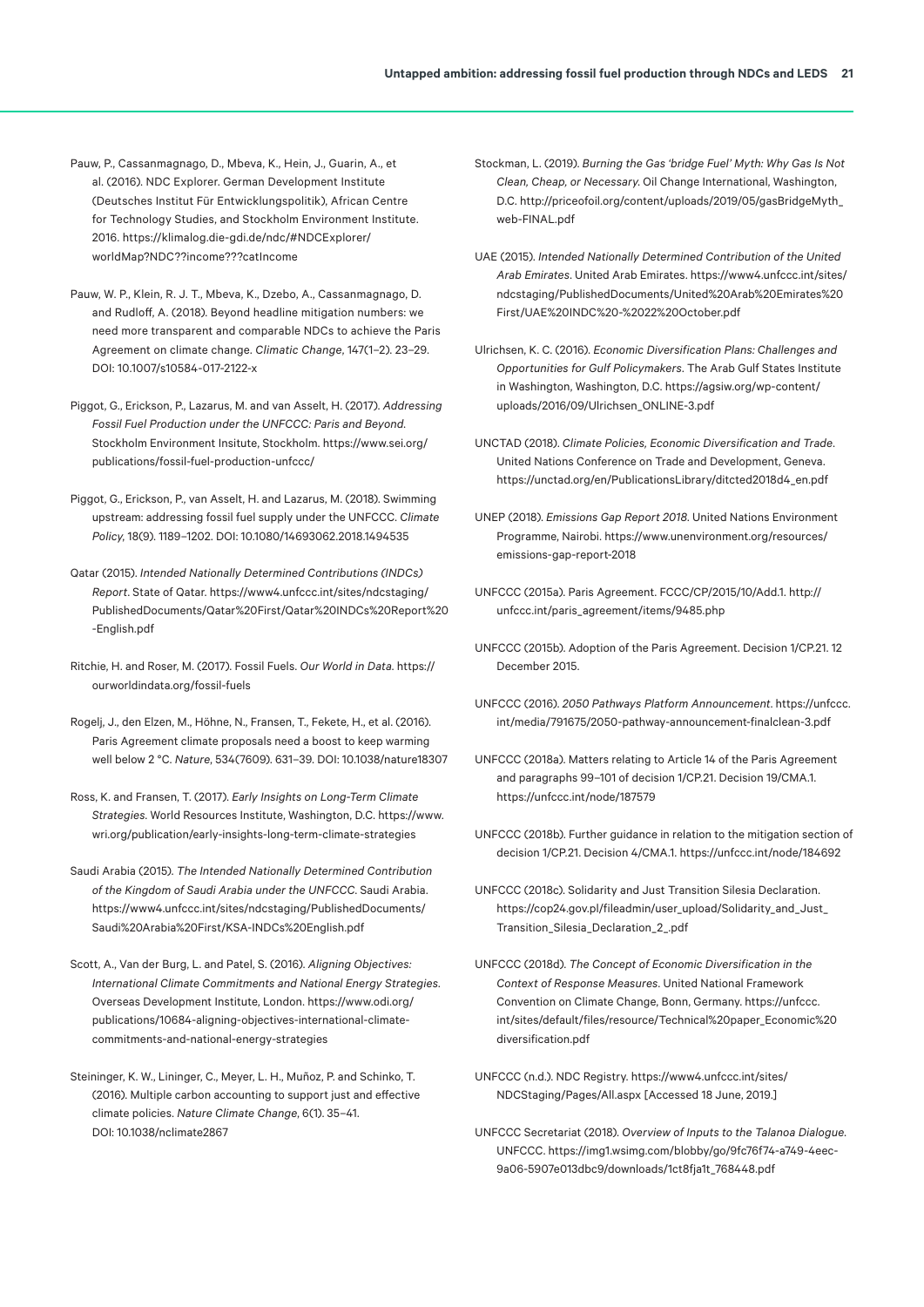- US (2016a). *United States Mid-Century Strategy for Deep Decarbonization*. United States of America. [https://unfccc.int/files/](https://unfccc.int/files/focus/long-term_strategies/application/pdf/mid_century_strategy_report-final_red.pdf) [focus/long-term\\_strategies/application/pdf/mid\\_century\\_strategy\\_](https://unfccc.int/files/focus/long-term_strategies/application/pdf/mid_century_strategy_report-final_red.pdf) [report-final\\_red.pdf](https://unfccc.int/files/focus/long-term_strategies/application/pdf/mid_century_strategy_report-final_red.pdf)
- US (2016b). *First NDC Submission*. United States of America. [https://](https://www4.unfccc.int/sites/ndcstaging/PublishedDocuments/United%20States%20of%20America%20First/U.S.A.%20First%20NDC%20Submission.pdf) [www4.unfccc.int/sites/ndcstaging/PublishedDocuments/United%20](https://www4.unfccc.int/sites/ndcstaging/PublishedDocuments/United%20States%20of%20America%20First/U.S.A.%20First%20NDC%20Submission.pdf) [States%20of%20America%20First/U.S.A.%20First%20NDC%20](https://www4.unfccc.int/sites/ndcstaging/PublishedDocuments/United%20States%20of%20America%20First/U.S.A.%20First%20NDC%20Submission.pdf) [Submission.pdf](https://www4.unfccc.int/sites/ndcstaging/PublishedDocuments/United%20States%20of%20America%20First/U.S.A.%20First%20NDC%20Submission.pdf)
- van Asselt, H. (2014). *Governing the Transition Away from Fossil Fuels: The Role of International Institutions*. Stockholm Environment Institute, Stockholm. [https://www.sei.org/publications/governing](https://www.sei.org/publications/governing-the-transition-away-from-fossil-fuels-the-role-of-international-institutions/)[the-transition-away-from-fossil-fuels-the-role-of-international](https://www.sei.org/publications/governing-the-transition-away-from-fossil-fuels-the-role-of-international-institutions/)[institutions/](https://www.sei.org/publications/governing-the-transition-away-from-fossil-fuels-the-role-of-international-institutions/)
- Verkuijl, C., Piggot, G., Lazarus, M., van Asselt, H. and Erickson, P. (2018). *Aligning Fossil Fuel Production with the Paris Agreement: Insights for the UNFCCC Talanoa Dialogue*. Stockholm Environment Institute, Seattle, WA. [https://www.sei.org/publications/aligning-fossil-fuel](https://www.sei.org/publications/aligning-fossil-fuel-production-paris-agreement/)[production-paris-agreement/](https://www.sei.org/publications/aligning-fossil-fuel-production-paris-agreement/)
- Viet Nam (2016). *Intended Nationally Determined Contribution of Viet Nam*. Viet Nam. [https://www4.unfccc.int/sites/ndcstaging/](https://www4.unfccc.int/sites/ndcstaging/PublishedDocuments/Viet%20Nam%20First/VIETNAM%27S%20INDC.pdf) [PublishedDocuments/Viet%20Nam%20First/VIETNAM%27S%20](https://www4.unfccc.int/sites/ndcstaging/PublishedDocuments/Viet%20Nam%20First/VIETNAM%27S%20INDC.pdf) [INDC.pdf](https://www4.unfccc.int/sites/ndcstaging/PublishedDocuments/Viet%20Nam%20First/VIETNAM%27S%20INDC.pdf)
- Waisman, H., Spencer, T. and Colombier, M. (2016). *Long-Term Low Emissions Development Strategies and the Paris Agreement – Why, What and How?* IDDRI, Paris. [https://www.iddri.org/en/publications](https://www.iddri.org/en/publications-and-events/policy-brief/long-term-low-emissions-development-strategies-and-paris)[and-events/policy-brief/long-term-low-emissions-development](https://www.iddri.org/en/publications-and-events/policy-brief/long-term-low-emissions-development-strategies-and-paris)[strategies-and-paris](https://www.iddri.org/en/publications-and-events/policy-brief/long-term-low-emissions-development-strategies-and-paris)
- Watts, N., Amann, M., Ayeb-Karlsson, S., Belesova, K., Bouley, T., et al. (2018). The Lancet Countdown on health and climate change: from 25 years of inaction to a global transformation for public health. *The Lancet*, 391(10120). 581–630. [DOI: 10.1016/S0140-6736\(17\)32464-9](https://doi.org/10.1016/S0140-6736(17)32464-9)